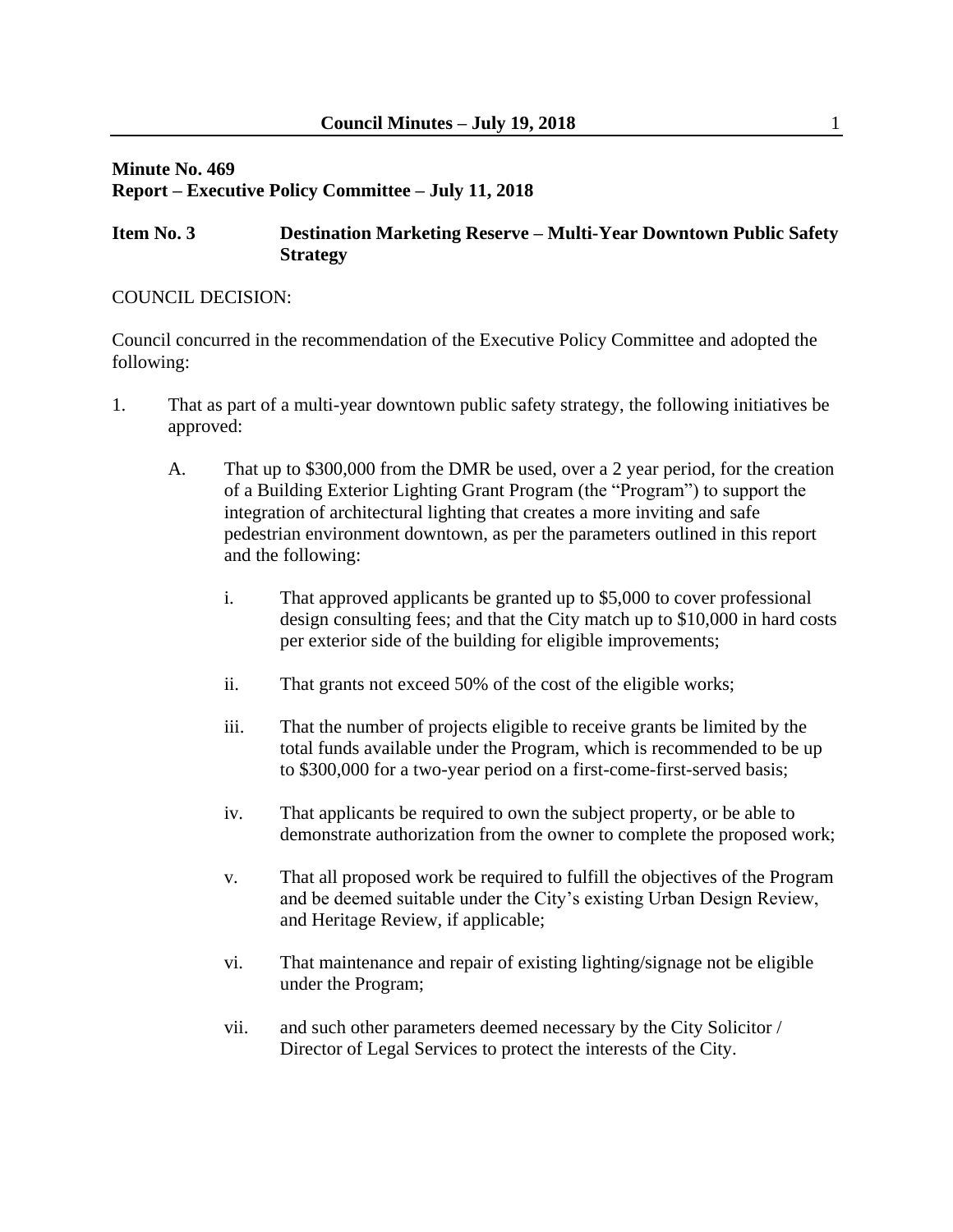COUNCIL DECISION (continued):

EXECUTIVE POLICY COMMITTEE RECOMMENDATION (continued):

- B. That the Program be established for a two year period that will facilitate one or more "Calls for Proposal" for application intake.
- C. That the Director of Legal Services / City Solicitor be directed to prepare and bring directly to Council for enactment a by-law establishing the Program outlined in Recommendation 1.a., to be called the "Building Exterior Lighting Grant Program", as per the parameters outlined in this report.
- D. That the City be authorized to enter into, execute and deliver a grant agreement with each successful applicant under the Program outlined in Recommendation 1.a., and that authority be delegated to the Director of Planning, Property and Development to negotiate and approve the terms and conditions of the grant agreements, in accordance with this report and such other terms and conditions deemed necessary by the City Solicitor / Director of Legal Services to protect the interests of the City.
- E. That up to \$150,000 from the DMR be used for consultant services to establish recommendations for the creation of a Community Safety Centre of Responsibility to promote the development of healthy, crime-free neighbourhoods in Winnipeg.
- F. That \$150,000 from the DMR be used for the modernization and expansion of the Winnipeg Police Service Closed-Circuit Television program.
- G. That \$24,000 from the DMR be used for a one-year TrackTik pilot project (the "Pilot Project") for the purchase of mobile software that will enhance communication and coordination between security and outreach workers throughout the downtown and that the City provide the software to the Downtown Winnipeg Business Improvement Zone and True North Sports and Entertainment in order to facilitate the Pilot Project, subject to the appropriate approvals pursuant to the City's Materials Management Policy.
- H. That the City enter into, execute and deliver agreements to facilitate the Pilot Project with the Downtown Winnipeg Business Improvement Zone and True North Sports and Entertainment, and such other agreements as determined necessary by the City Solicitor / Director of Legal Services to implement the intent of the foregoing (the "Ancillary Agreements").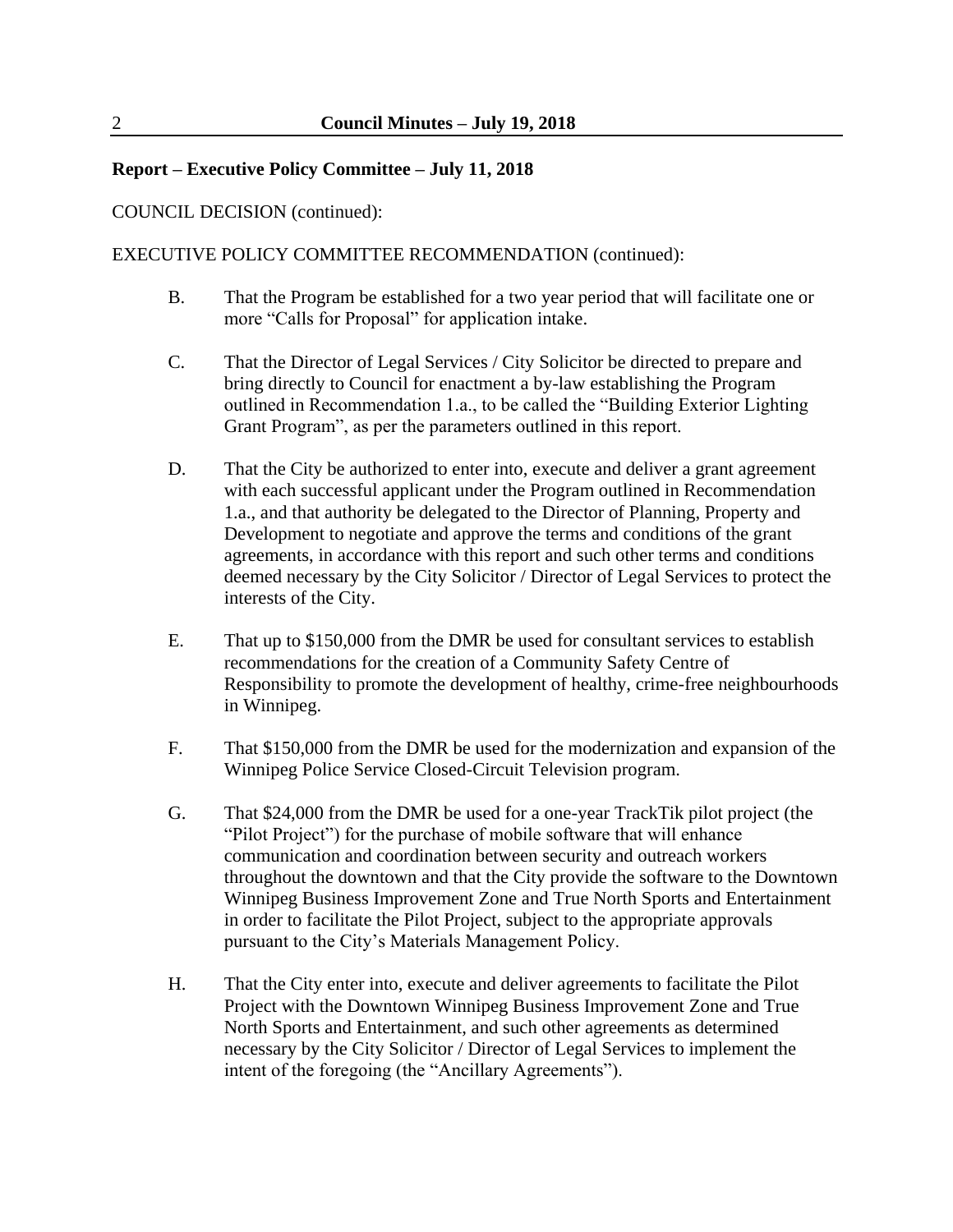COUNCIL DECISION (continued):

EXECUTIVE POLICY COMMITTEE RECOMMENDATION (continued):

- I. That authority be delegated to the Chief Administrative Officer to negotiate and approve the terms and conditions of the agreements in Recommendation 1.h., and the Ancillary Agreements, in accordance with this report and such other terms and conditions deemed necessary by the City Solicitor / Director of Legal Services to protect the interests of the City.
- J. That authority be delegated to the Chief Administrative Officer to negotiate and approve the terms and conditions of all future similar agreements with organizations to facilitate the Pilot Project and the Ancillary Agreements, in accordance with this report and such other terms and conditions deemed necessary by the City Solicitor / Director of Legal Services to protect the interests of the City.
- K. That up to \$375,000 from the DMR be used for the expansion of the SafeWalk Program for an additional 8 staff through the Watch Ambassador, Exchange Patrol, and West End Enhanced Safety Patrol Presence programs, and that the City grant the said funds to the Downtown Winnipeg Business Improvement Zone, the Exchange District Business Improvement Zone, and the West End Business Improvement Zone for the Watch Ambassador, Exchange Patrol, and West End Enhanced Safety Patrol Presence programs, respectively.
- L. That the Director of Planning, Property and Development be delegated the authority to determine the portion of the grant to be given to each of the recipients in Recommendation 1.k.
- M. That the City enter into, execute and deliver grant agreements with the Downtown Winnipeg Business Improvement Zone, the Exchange District Business Improvement Zone, and the West End Business Improvement Zone for the Watch Ambassador, Exchange Patrol, and West End Enhanced Safety Patrol Presence programs, and such other agreements as determined necessary by the City Solicitor / Director of Legal Services to implement the intent of the foregoing (the "Ancillary Agreements")."
- N. That as part of a multi-year downtown public safety strategy, the Winnipeg Public Service, in consultation with the Winnipeg Police Service, be directed to identify no later than September 2018 the highest risk downtown spaces where safety can be enhanced by public lighting.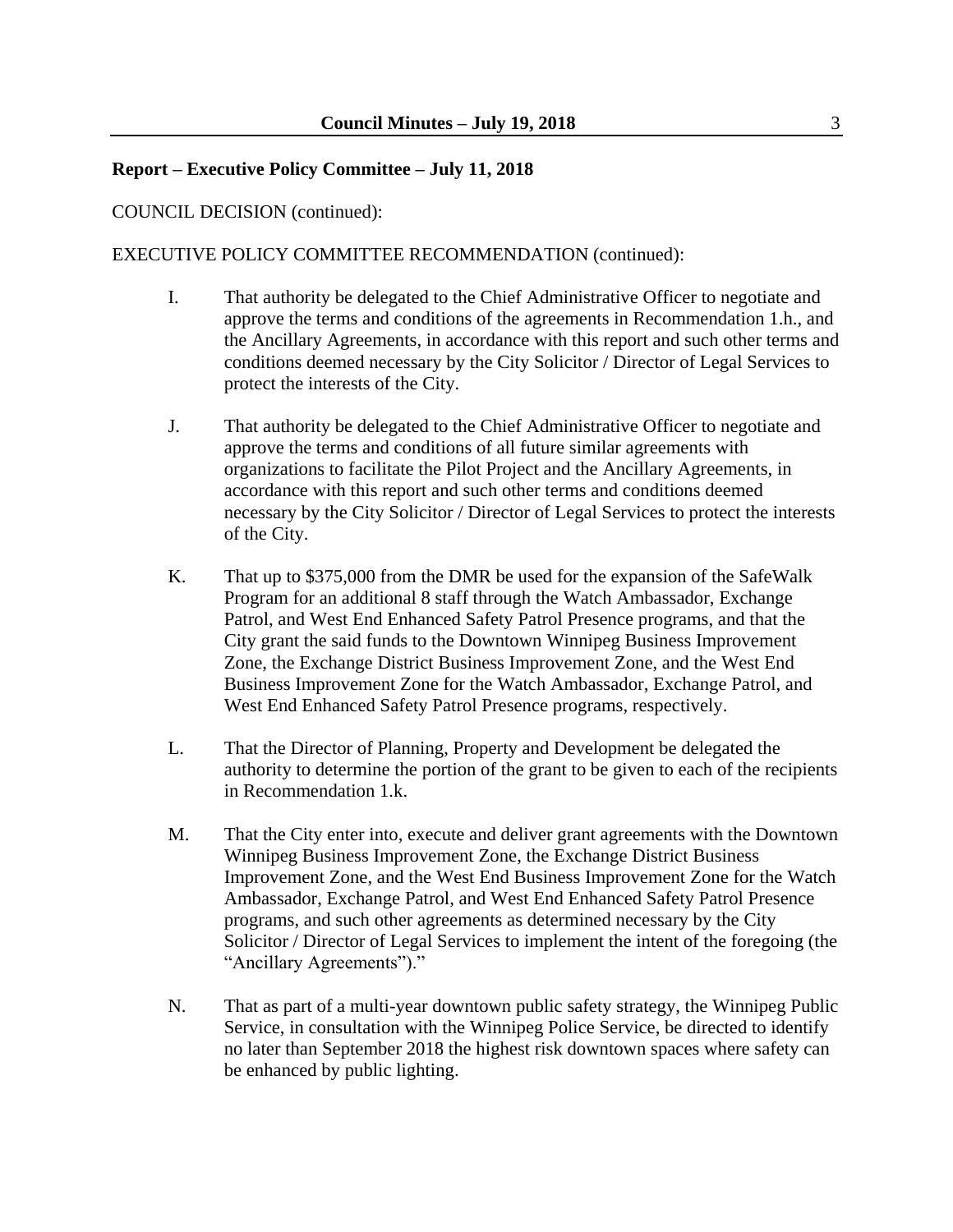COUNCIL DECISION (continued):

EXECUTIVE POLICY COMMITTEE RECOMMENDATION (continued):

- O. That up to \$250,000 be dedicated from the Destination Marketing Reserve to be used to enhance public lighting in downtown spaces that have been identified as being highest risk."
- P. That as part of a multi-year downtown public safety strategy, the Chief Administrative Officer be delegated the authority to work with relevant stakeholders / property owners to develop a strategy to immediately take action to decommission the current transit shelter attached to Portage Place Shopping Centre on Portage Avenue and replace it with an on-street shelter deemed safer for this high traffic location (the "Strategy").
- Q. That the Chief Administrative Officer be delegated the authority to implement the Strategy in accordance with the City's Materials Management Policy, and that up to \$275,000 from the DMR be identified as a funding source for implementation of the Strategy by the City.
- R. That the City enter into, execute and deliver, any and all agreements with stakeholders / property owners required to implement the Strategy (the "Implementation Agreements") and the Chief Administrative Officer be authorized to negotiate and approve the terms and conditions of the Implementation Agreements in accordance with the foregoing and such other terms and conditions deemed necessary by the City Solicitor / Director of Legal Services to protect the interests of the City."
- 2. That the Public Service report back by the fall of 2019 with an update on the initiatives identified in Recommendation 1 as well as provide additional recommendations to further enhance downtown safety.
- 3. That the Proper Officers of the City be authorized to do all things necessary to implement the intent of the foregoing.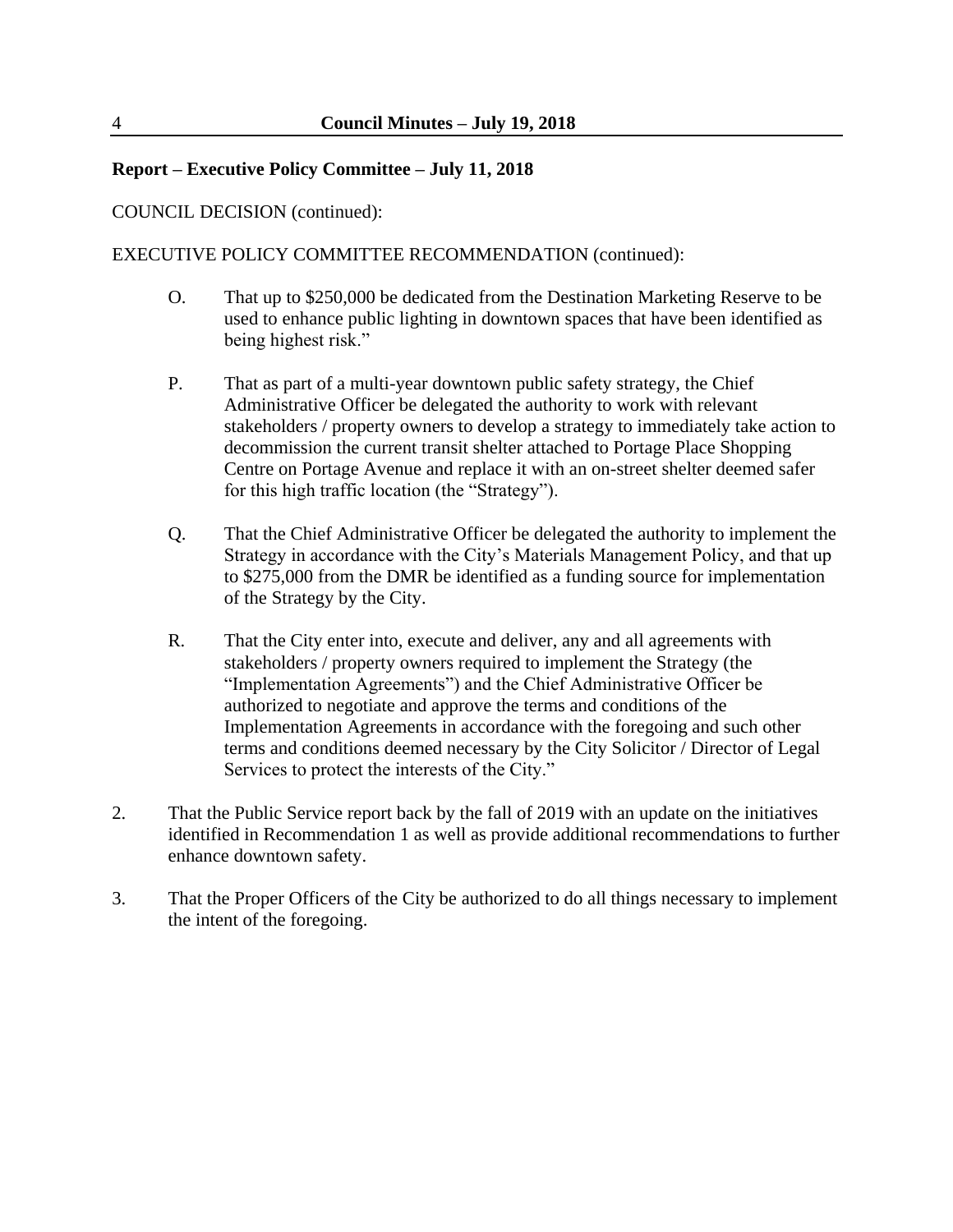#### DECISION MAKING HISTORY:

Moved by His Worship Mayor Bowman, That the recommendation of the Executive Policy Committee be adopted.

Carried

#### EXECUTIVE POLICY COMMITTEE RECOMMENDATION:

On July 11, 2018, the Executive Policy Committee concurred in the recommendation of the Winnipeg Public Service as amended by the following three motions:

#### MOTION 1

WHEREAS item 9 on the July 11, 2018 EPC agenda "Destination Marketing Reserve – Multi-Year Downtown Safety Strategy" should be expanded to include a component for public lighting projects that will complement the exterior lighting grant program for private buildings that is already included as part of this strategy;

AND WHEREAS community stakeholders and the Public Service, including but not limited to the Winnipeg Police Service and Public Works, should work together to identify the highest risk spaces that would benefit from enhanced public lighting;

AND WHEREAS lighting of public spaces and routes used at night can improve safety, reduce criminal activity and increase usage;

AND WHEREAS in some instances cooperation can be pursed with Manitoba Hydro to change dated lighting products to energy efficient, more sustainable products;

THEREFORE BE IT RESOLVED that the recommendation of the Winnipeg Public Service be amended by adding the following new recommendations:

"1. N. That as part of a multi-year downtown public safety strategy, the Winnipeg Public Service, in consultation with the Winnipeg Police Service, be directed to identify no later than September 2018 the highest risk downtown spaces where safety can be enhanced by public lighting.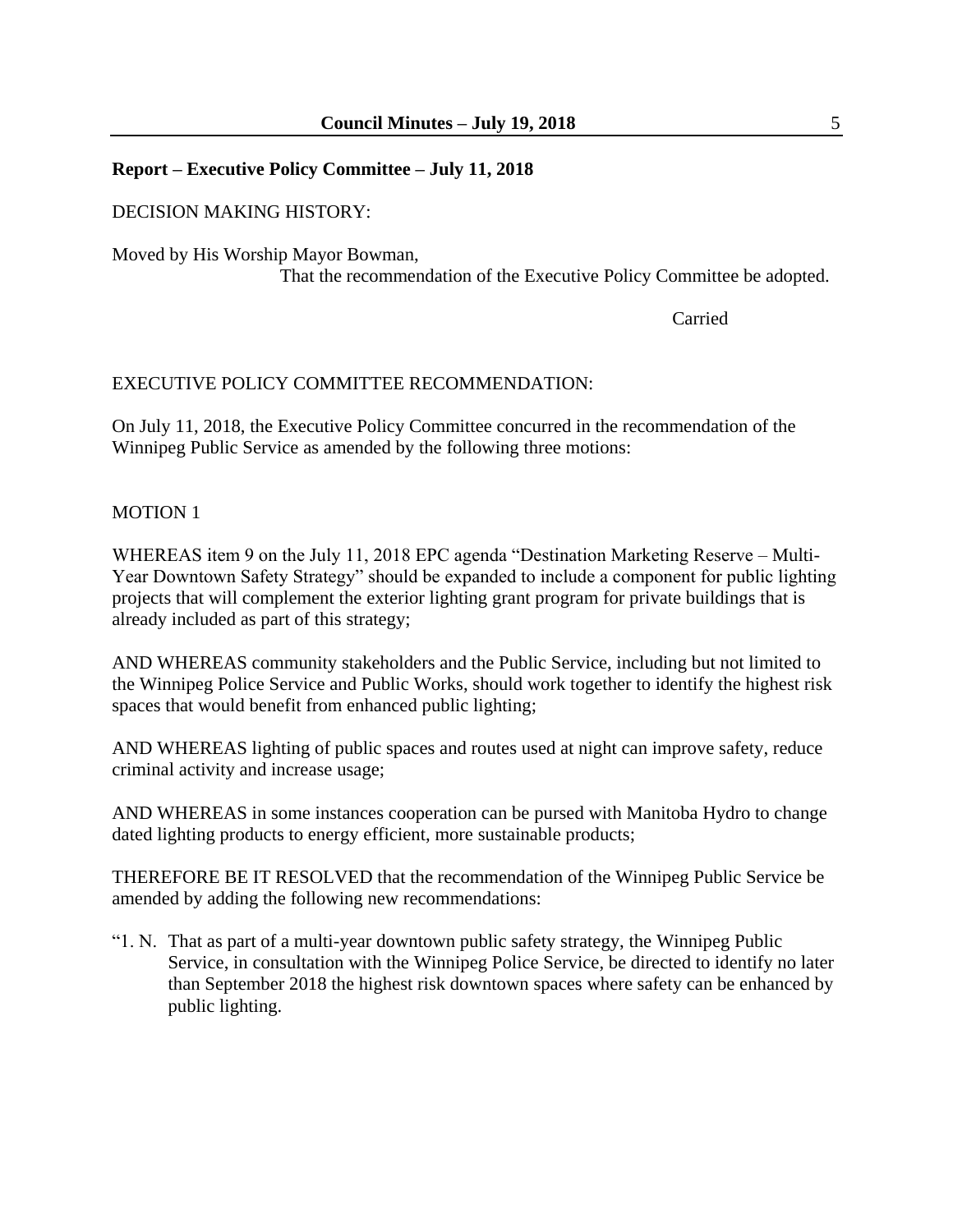#### DECISION MAKING HISTORY (continued):

EXECUTIVE POLICY COMMITTEE RECOMMENDATION (continued):

1. O. That up to \$250,000 be dedicated from the Destination Marketing Reserve to be used to enhance public lighting in downtown spaces that have been identified as being highest risk."

#### MOTION 2

WHEREAS item 9 on the July 11, 2018 EPC agenda "Destination Marketing Reserve – Multi-Year Downtown Safety Strategy" indicates that a report on the next phase of the strategy will include greater detail about the transit shelter along Portage Avenue at Portage Place;

AND WHEREAS the heated transit shelter at Portage Place Shopping Centre has been identified by the Chief of the Winnipeg Police Service as a "hot spot" of downtown crime who said that crimes are committed in or near the shopping centre's transit shelter on a regular basis;

AND WHEREAS Police Chief Smyth has said "I don't think a week goes by where we don't have some kind of criminal incident, whether it's an assault or robbery, and this [transit shelter] is the common denominator." (CBC News, May 9, 2018);

AND WHEREAS the transit shelter, built in 1986, continues to provides challenges to security services for the shopping centre as well as law enforcement given that it is dark, uninviting and hard to see in and out of and being attached to the shopping centre it provides limited visibility for those in the shelter;

AND WHEREAS throughout North America, the trend appears to use fully transparent transit shelters for the safety of the public, and the current transit shelter in front of Portage Place does not meet this standard;

AND WHEREAS a new shelter, equipped with improved visibility both inside and out, better sightlines, increased visibility at street level, improved lighting at night, the removal of concrete planters and other necessary security features, such as CCTV – the feeling of safety and deterrence of criminal activity will be increased.

THEREFORE BE IT RESOLVED that the recommendation of the Winnipeg Public Service be amended by adding the following new recommendations: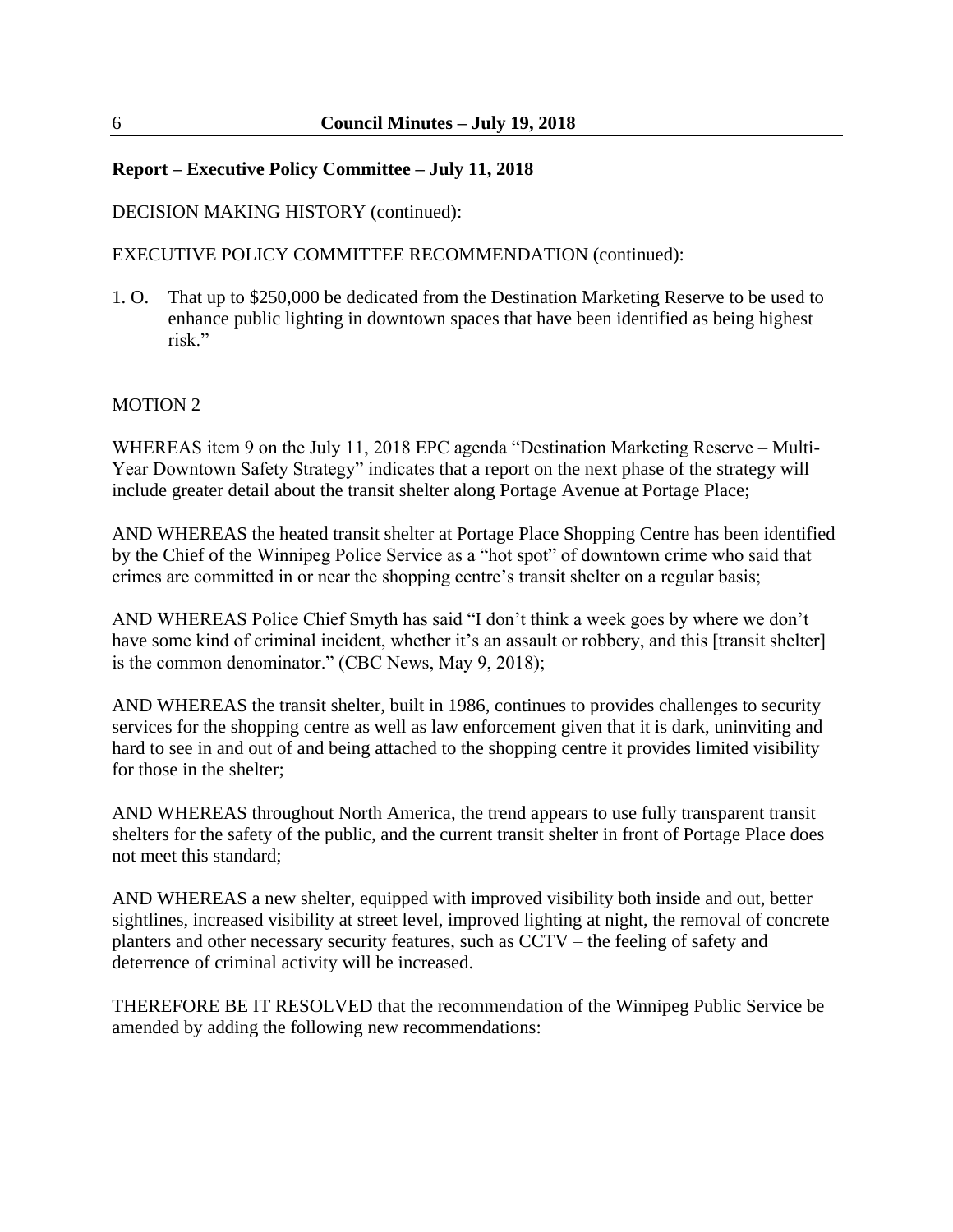#### DECISION MAKING HISTORY (continued):

EXECUTIVE POLICY COMMITTEE RECOMMENDATION (continued):

- "1.P. That as part of a multi-year downtown public safety strategy, the Chief Administrative Officer be delegated the authority to work with relevant stakeholders / property owners to develop a strategy to immediately take action to decommission the current transit shelter attached to Portage Place Shopping Centre on Portage Avenue and replace it with an onstreet shelter deemed safer for this high traffic location (the "Strategy").
- 1.Q. That the Chief Administrative Officer be delegated the authority to implement the Strategy in accordance with the City's Materials Management Policy, and that up to \$275,000 from the DMR be identified as a funding source for implementation of the Strategy by the City.
- 1.R. That the City enter into, execute and deliver, any and all agreements with stakeholders / property owners required to implement the Strategy (the "Implementation Agreements") and the Chief Administrative Officer be authorized to negotiate and approve the terms and conditions of the Implementation Agreements in accordance with the foregoing and such other terms and conditions deemed necessary by the City Solicitor / Director of Legal Services to protect the interests of the City."

#### MOTION 3

WHEREAS it is desirable to have a friendly, safe, and secure greater downtown for everyone;

AND WHEREAS adding highly visible BIZ patrols to increase a presence on streets can make the greater downtown safer;

AND WHEREAS the Public Service recommends that up to \$375,000 from the Destination Marketing Reserve be used for the expansion of the SafeWalk Program shared between the Downtown BIZ and the Exchange District BIZ;

AND WHEREAS there are increasing concerns from residents with respect to safety around the University of Winnipeg, Central Park, and the Spence neighbourhood, all of which are part of the greater downtown;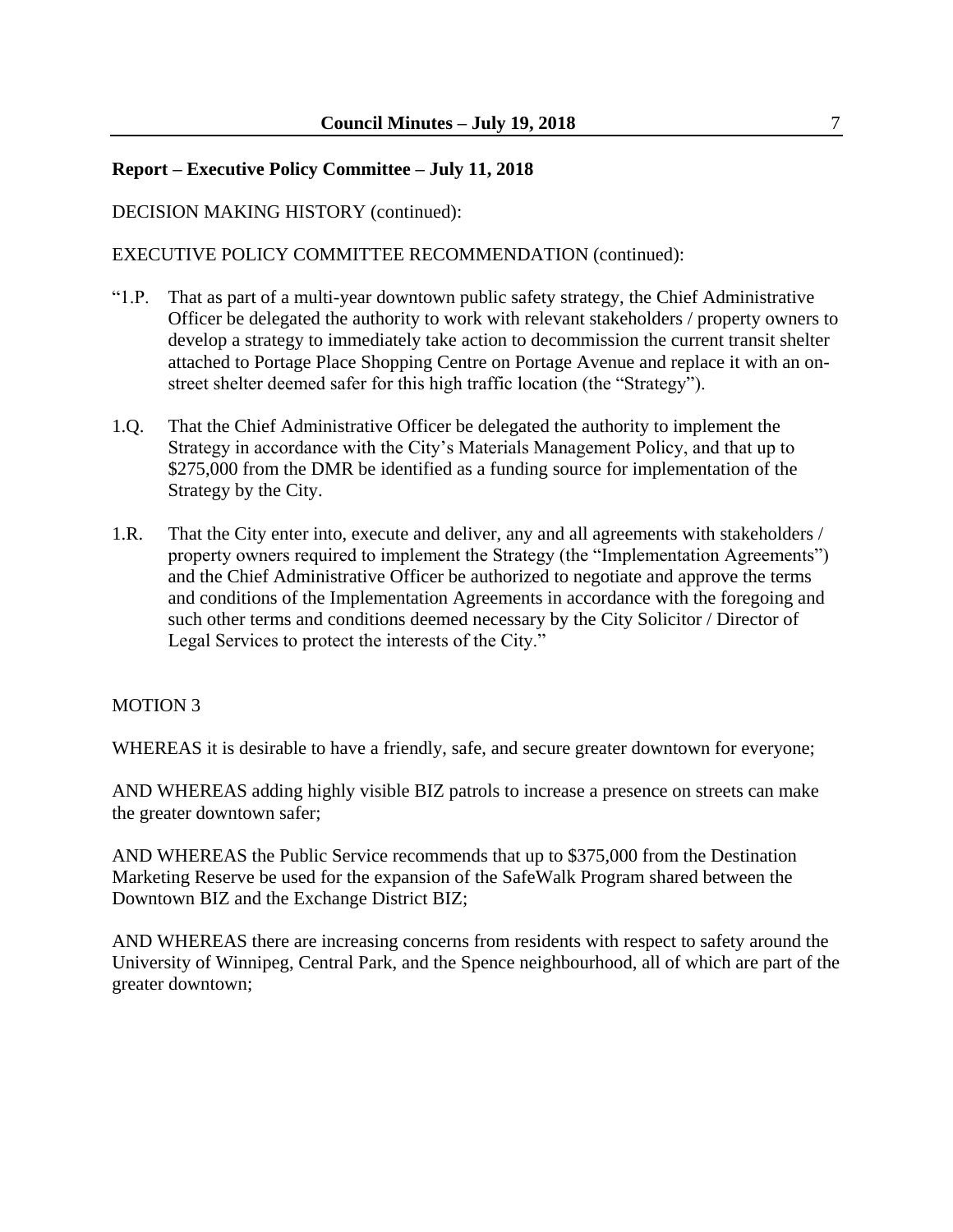DECISION MAKING HISTORY (continued):

EXECUTIVE POLICY COMMITTEE RECOMMENDATION (continued):

AND WHEREAS the West End BIZ is well positioned to complement the enhanced SafeWalk Program in the area of the University of Winnipeg, Central Park, and the Spence neighbourhood;

AND WHEREAS the Downtown BIZ, Exchange District BIZ, and the West End BIZ are ready and willing to collaborate on making the greater downtown safer;

THEREFORE BE IT RESOLVED that the recommendation of the Winnipeg Public Service be amended as follows:

- Delete Recommendation K. and replace with the following:
	- "K. That up to \$375,000 from the DMR be used for the expansion of the SafeWalk Program for an additional 8 staff through the Watch Ambassador, Exchange Patrol, and West End Enhanced Safety Patrol Presence programs, and that the City grant the said funds to the Downtown Winnipeg Business Improvement Zone, the Exchange District Business Improvement Zone, and the West End Business Improvement Zone for the Watch Ambassador, Exchange Patrol, and West End Enhanced Safety Patrol Presence programs, respectively."
- Delete Recommendation M. and replace with the following:
	- "M. That the City enter into, execute and deliver grant agreements with the Downtown Winnipeg Business Improvement Zone, the Exchange District Business Improvement Zone, and the West End Business Improvement Zone for the Watch Ambassador, Exchange Patrol, and West End Enhanced Safety Patrol Presence programs, and such other agreements as determined necessary by the City Solicitor / Director of Legal Services to implement the intent of the foregoing (the "Ancillary Agreements")."

On April 11, 2018, the Executive Policy Committee granted an extension of time of up to 60 days for the Winnipeg Public Service to report back on the matter.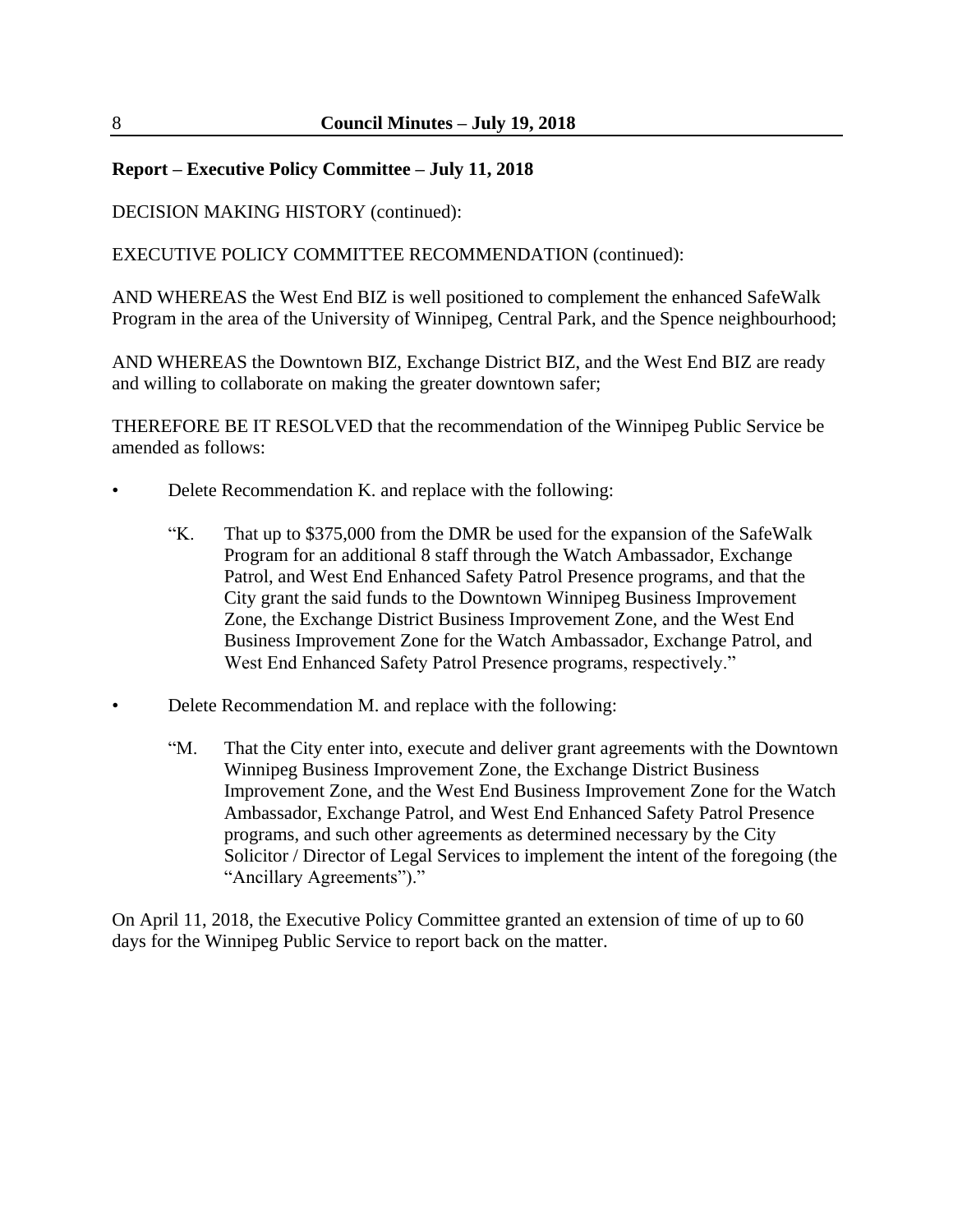#### DECISION MAKING HISTORY (continued):

#### COUNCIL DECISION:

On December 12, 2017, Council concurred in the recommendation of the Executive Policy Committee, and adopted the 2018-2020 Preliminary Operating Budget, which included the following recommendation:

- T. That the Public Service prepare a report to the appropriate Committee of Council within 120 days recommending options to utilize unspent funds in the Destination Marketing Reserve to support the following initiatives:
	- i. An enhanced tourism and events strategy which will supplement funding dedicated to the existing Special Events Marketing Fund up to a combined total of 25% of annual proceeds from Accommodation Taxes collected. The Manitoba Hotel Association in consultation with Economic Development Winnipeg Inc. and Tourism Winnipeg would develop criteria for the additional funding;
	- ii. A multi-year downtown public safety strategy including, but not limited to, enhanced outreach services, expanded foot patrol and other security initiatives to be developed in consultation with stakeholder groups such as the Manitoba Hotel Association, the Downtown BIZ, the Winnipeg Police Service, the UN Safe Cities Committee and other such organizations; and
	- iii. Options for an accelerated repayment plan of the outstanding debt related to the Winnipeg Convention Centre (WCC) expansion project.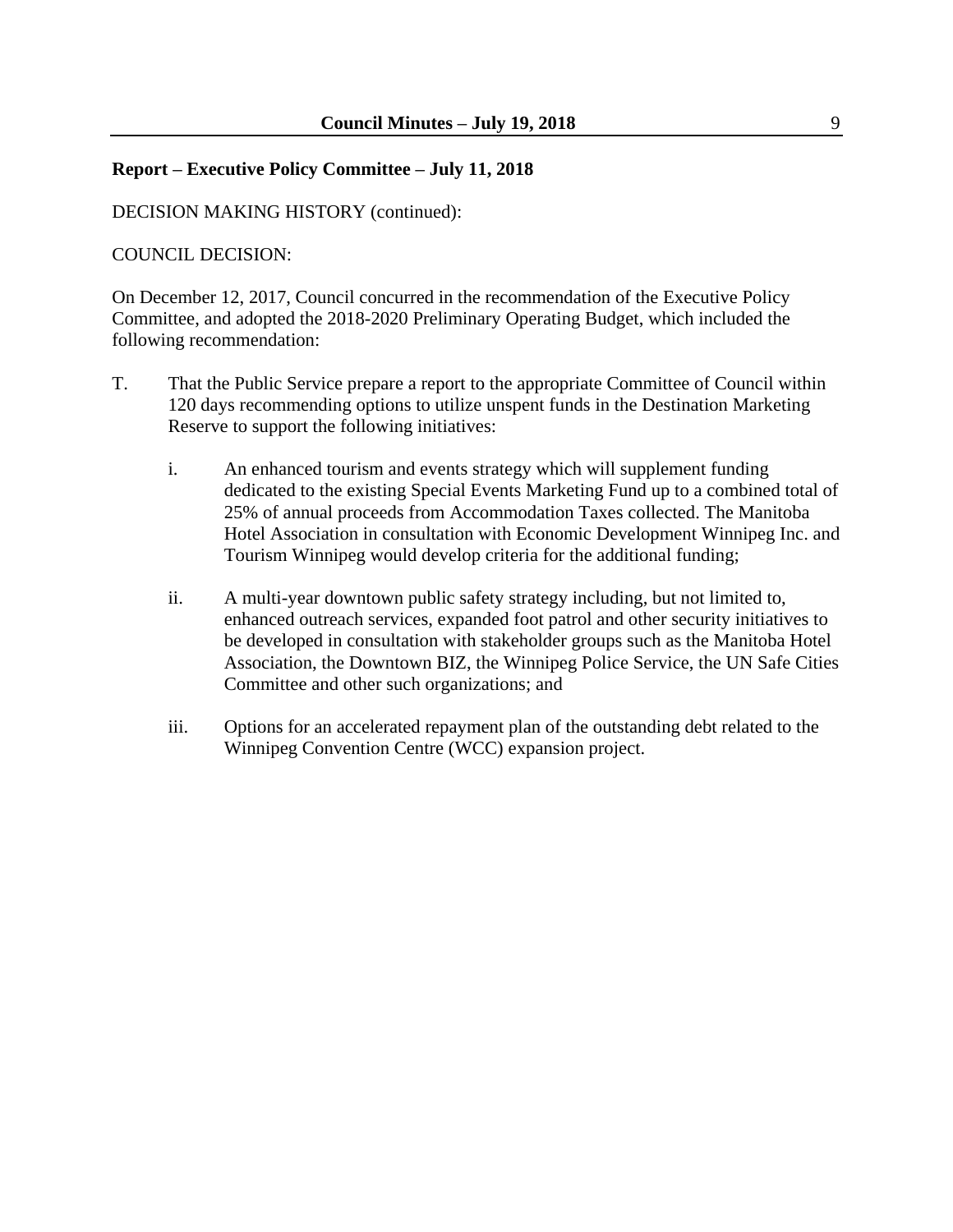# **ADMINISTRATIVE REPORT**

| Title: | Destination Marketing Reserve - Multi-Year Downtown Public Safety |
|--------|-------------------------------------------------------------------|
|        | Strategy                                                          |

**Critical Path:** Executive Policy Committee – Council

**AUTHORIZATION**

| <b>Author</b> | <b>Department Head</b> | <b>CFO</b>                        | <b>CAO</b> |  |  |
|---------------|------------------------|-----------------------------------|------------|--|--|
| M. Jack       | M. Jack                | P. Olafson, acting<br>for M. Ruta | D. McNeil  |  |  |

# **EXECUTIVE SUMMARY**

On December 12, 2017, Council directed the Public Service to utilize funds from the Destination Marketing Reserve (DMR) in support of a multi-year downtown safety strategy. As directed, this strategy was developed in consultation with various stakeholders, and will invest the designated funds into five key initiatives as part of its first phase.

Enhancing downtown safety, and promoting the perception of safety amongst the public, is a complex issue which the strategy outlined in this report aims to address through several initiatives. The recommended initiatives include a Building Exterior Lighting Program, a new Community Safety Centre of Responsibility, expansion of the Winnipeg Police Service (WPS) CCTV program, new software to enhance communication between the Winnipeg Police Service, security and outreach workers, and an expanded SafeWalk program.

In May 2018 the Downtown Biz was host to a Downtown Safety Summit where safety for all those who work, live, shop, learn and play in our downtown was a shared vision by a number of stakeholders. The initiatives suggested in this report support many of the recommendations derived from that Summit and is included as Appendix A.

It is anticipated that future phases of the strategy will be developed and brought forward to Council for review in 2019.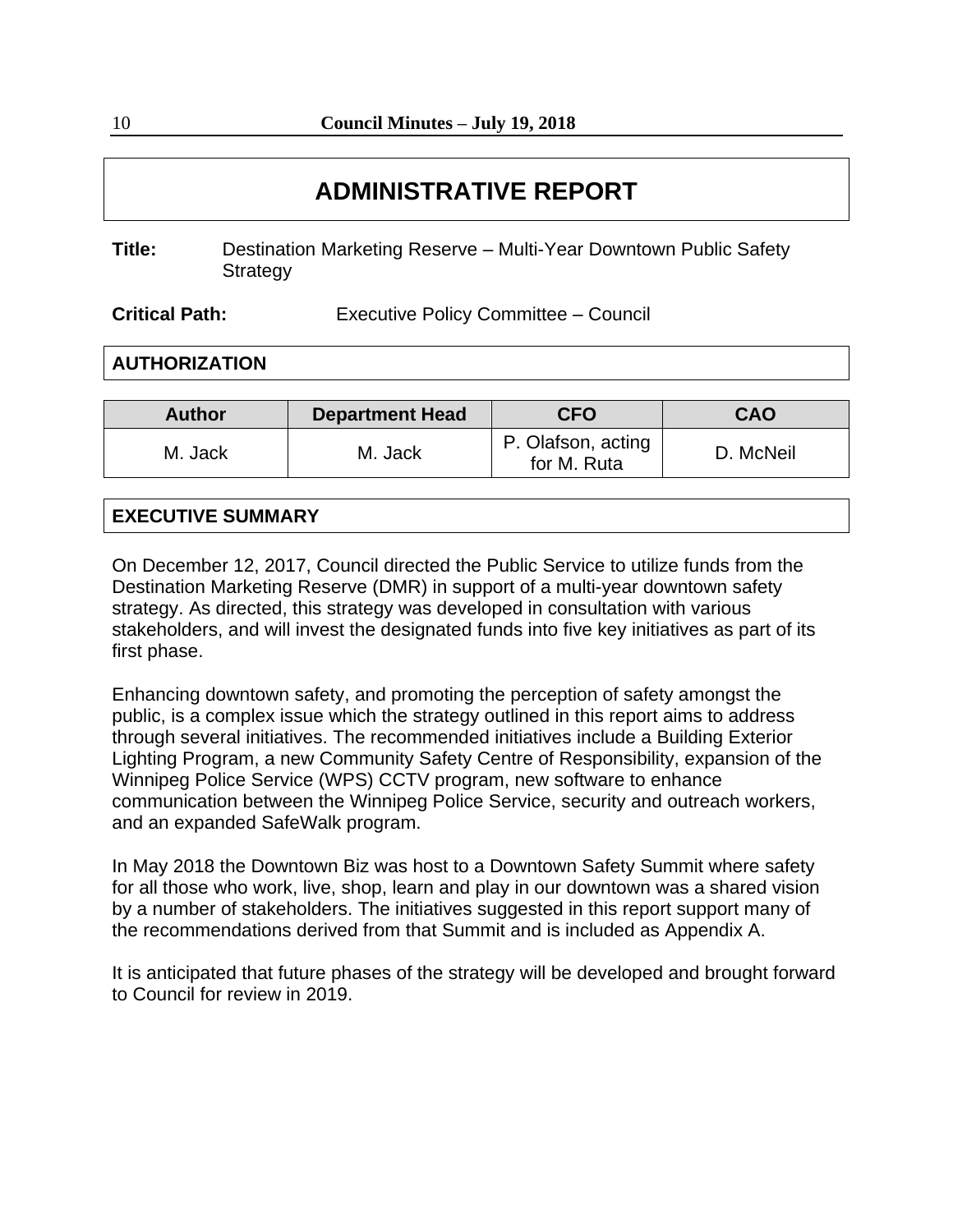# **RECOMMENDATIONS**

- 1. That, as part of a multi-year downtown public safety strategy, the following initiatives be approved:
	- a. That up to \$300,000 from the DMR be used, over a 2 year period, for the creation of a Building Exterior Lighting Grant Program (the "Program") to support the integration of architectural lighting that creates a more inviting and safe pedestrian environment downtown, as per the parameters outlined in this report and the following:
		- i. That approved applicants be granted up to \$5,000 to cover professional design consulting fees; and that the City match up to \$10,000 in hard costs per exterior side of the building for eligible improvements;
		- ii. That grants not exceed 50% of the cost of the eligible works;
		- iii. That the number of projects eligible to receive grants be limited by the total funds available under the Program, which is recommended to be up to \$300,000 for a two-year period on a first-come-first-served basis;
		- iv. That applicants be required to own the subject property, or be able to demonstrate authorization from the owner to complete the proposed work;
		- v. That all proposed work be required to fulfill the objectives of the Program and be deemed suitable under the City's existing Urban Design Review, and Heritage Review, if applicable;
		- vi. That maintenance and repair of existing lighting/signage not be eligible under the Program;
		- vii. and such other parameters deemed necessary by the City Solicitor / Director of Legal Services to protect the interests of the City.
	- b. That the Program be established for a two year period that will facilitate one or more "Calls for Proposal" for application intake.
	- c. That the Director of Legal Services / City Solicitor be directed to prepare and bring directly to Council for enactment a by-law establishing the Program outlined in Recommendation 1.a., to be called the "Building Exterior Lighting Grant Program", as per the parameters outlined in this report.
	- d. That the City be authorized to enter into, execute and deliver a grant agreement with each successful applicant under the Program outlined in Recommendation 1.a., and that authority be delegated to the Director of Planning, Property and Development to negotiate and approve the terms and conditions of the grant agreements, in accordance with this report and such other terms and conditions deemed necessary by the City Solicitor / Director of Legal Services to protect the interests of the City.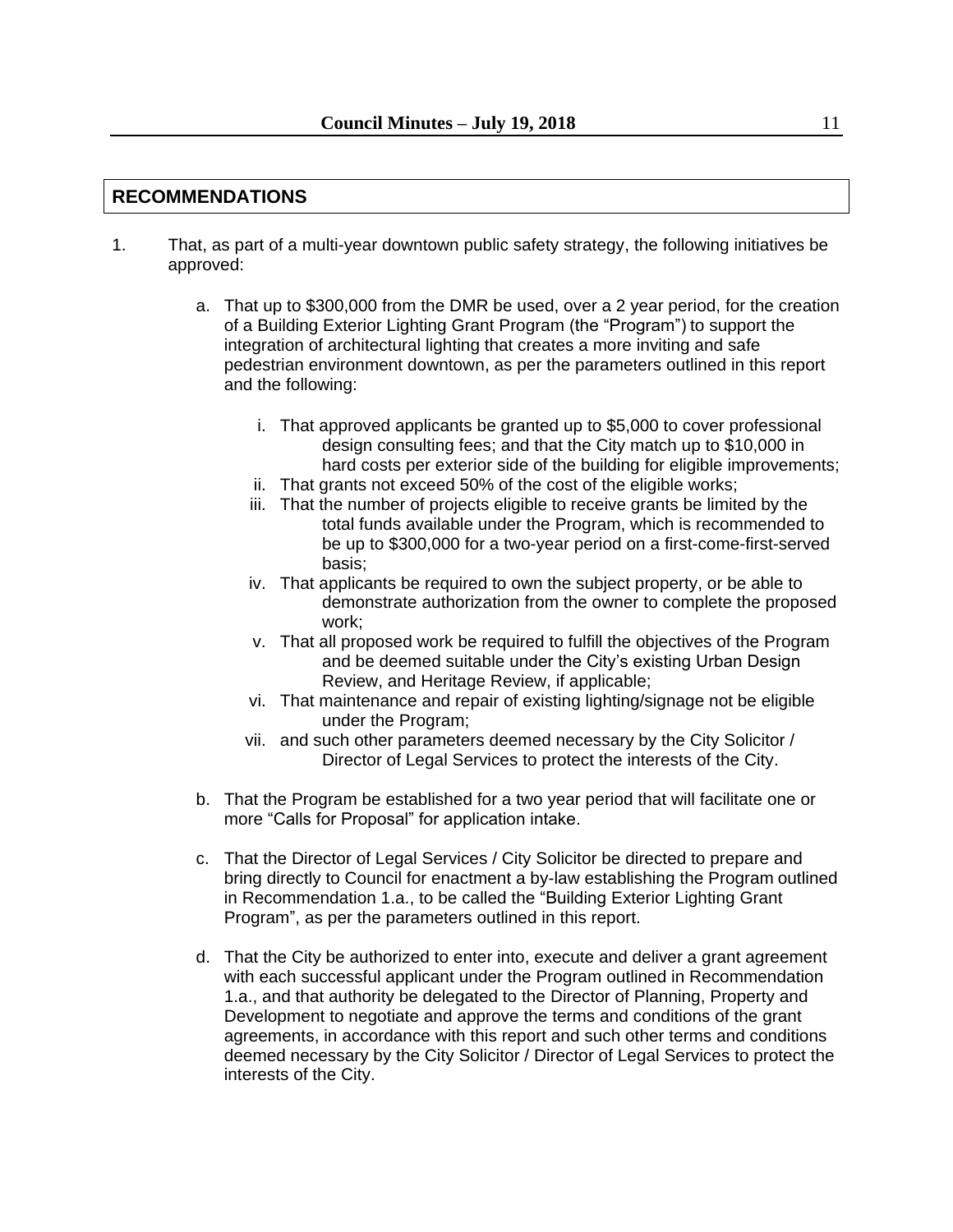- e. That up to \$150,000 from the DMR be used for consultant services to establish recommendations for the creation of a Community Safety Centre of Responsibility to promote the development of healthy, crime-free neighbourhoods in Winnipeg.
- f. That \$150,000 from the DMR be used for the modernization and expansion of the Winnipeg Police Service Closed-Circuit Television program.
- g. That \$24,000 from the DMR be used for a one-year TrackTik pilot project (the "Pilot Project") for the purchase of mobile software that will enhance communication and coordination between security and outreach workers throughout the downtown and that the City provide the software to the Downtown Winnipeg Business Improvement Zone and True North Sports and Entertainment in order to facilitate the Pilot Project, subject to the appropriate approvals pursuant to the City's Materials Management Policy.
- h. That the City enter into, execute and deliver agreements to facilitate the Pilot Project with the Downtown Winnipeg Business Improvement Zone and True North Sports and Entertainment, and such other agreements as determined necessary by the City Solicitor / Director of Legal Services to implement the intent of the foregoing (the "Ancillary Agreements").
- i. That authority be delegated to the Chief Administrative Officer to negotiate and approve the terms and conditions of the agreements in Recommendation 1.h., and the Ancillary Agreements, in accordance with this report and such other terms and conditions deemed necessary by the City Solicitor / Director of Legal Services to protect the interests of the City.
- j. That authority be delegated to the Chief Administrative Officer to negotiate and approve the terms and conditions of all future similar agreements with organizations to facilitate the Pilot Project and the Ancillary Agreements, in accordance with this report and such other terms and conditions deemed necessary by the City Solicitor / Director of Legal Services to protect the interests of the City.
- k. That up to \$375,000 from the DMR be used for the expansion of the SafeWalk Program for an additional 6 staff through the Watch Ambassador and Exchange Patrol programs and that the City grant the said funds to the Exchange District Business Improvement Zone and the Downtown Winnipeg Business Improvement Zone for the Exchange Patrol and Watch Ambassador programs respectively.
- l. That the Director of Planning, Property and Development be delegated the authority to determine the portion of the grant to be given to each of the recipients in Recommendation 1.k.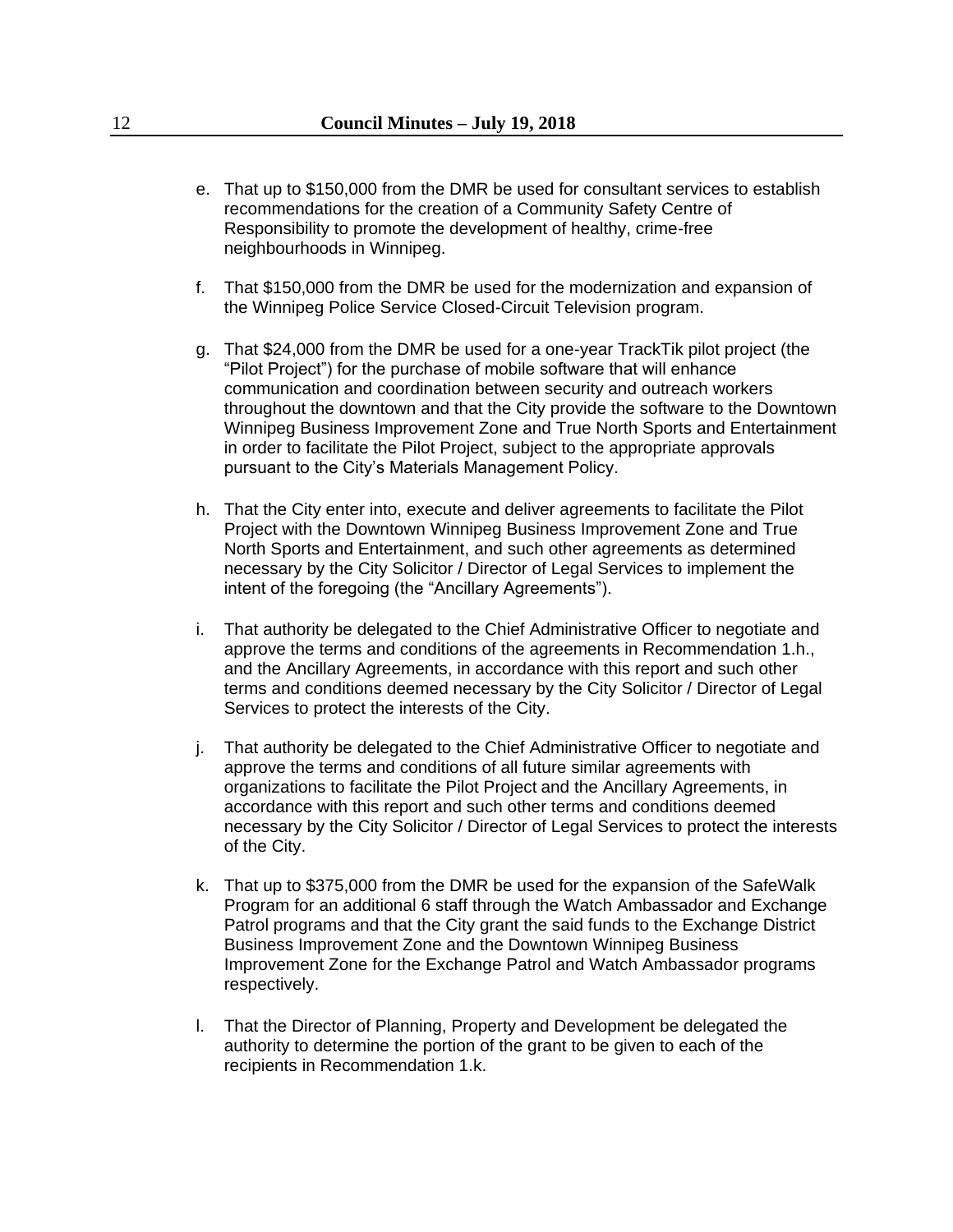- m. That the City enter into, execute and deliver grant agreements with the Downtown Winnipeg Business Improvement Zone and the Exchange District Business Improvement Zone for the Watch Ambassador and Exchange Patrol programs respectively, and such other agreements as determined necessary by the City Solicitor / Director of Legal Services to implement the intent of the foregoing (the "Ancillary Agreements").
- 2. That the Public Service report back by the fall of 2019 with an update on the initiatives identified in Recommendation 1 as well as provide additional recommendations to further enhance downtown safety.
- 3. That the proper officers of the City be authorized to do all things necessary to implement the intent of the foregoing.

#### **REASON FOR THE REPORT**

On December 12, 2017, Council concurred in the recommendation of the Executive Policy Committee, and adopted the 2018-2020 Preliminary Operating Budget, which included the following recommendation:

"That the Public Service prepare a report to the appropriate Committee of Council within 120 days recommending options to utilize unspent funds in the Destination Marketing Reserve to support the following initiatives:

- i. An enhanced tourism and events strategy which will supplement funding dedicated to the existing Special Events Marketing Fund up to a combined total of 25% of annual proceeds from Accommodation Taxes collected. The Manitoba Hotel Association in consultation with Economic Development Winnipeg Inc. and Tourism Winnipeg would develop criteria for the additional funding;
- ii. A multi-year downtown public safety strategy including, but not limited to, enhanced outreach services, expanded foot patrol and other security initiatives to be developed in consultation with stakeholder groups such as the Manitoba Hotel Association, the Downtown BIZ, the Winnipeg Police Service, the UN Safe Cities Committee and other such organizations; and
- iii. Options for an accelerated repayment plan of the outstanding debt related to the Winnipeg Convention Centre (WCC) expansion project.

Extensions of time were granted by the Executive Policy committee on April 11 and June 13, 2018. This report satisfies item ii., with a further report expected for items i. and iii.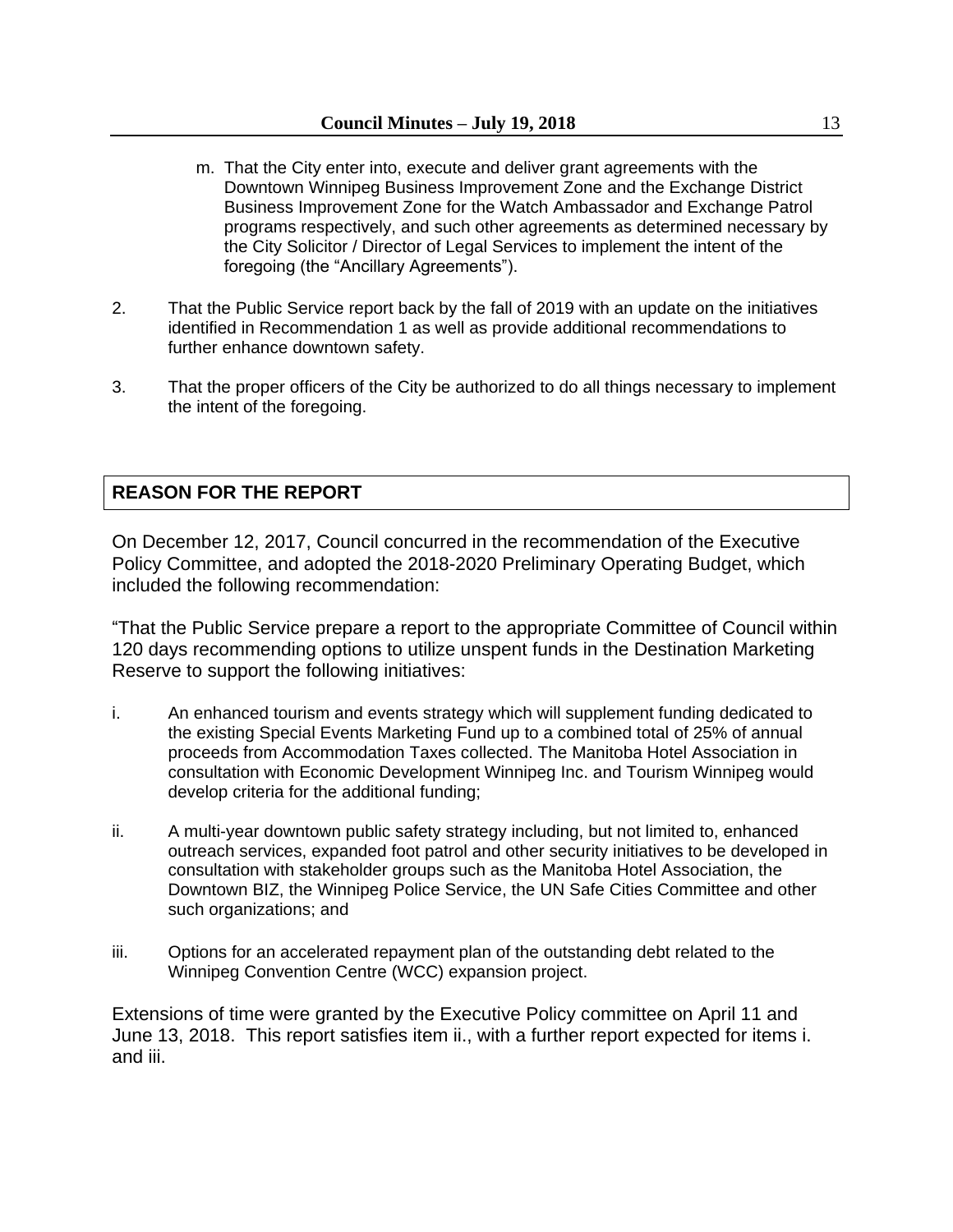Further on June 5, 2018, the Standing Policy Committee on Protection, Community Services and Parks referred for consideration during the preparation of the Destination Marketing Reserve report the following:

- A. Identify neighbourhoods and business improvement zones which need safety strategies, neighbourhoods and business improvement zones which cannot depend on voluntary citizen patrols, communities needing 24/7 youth drop in centres and organizations that deliver safety/crime prevention services;
- B. Estimate the costs to provide grants to cover the costs of formulating safety strategies, safety patrols, 24/7 youth drop in centres and various crime prevention initiatives in order to utilize a onetime property tax increase in a dedicated city fund allocated annually for said purposes beginning in 2019's budget.

# **IMPLICATIONS OF THE RECOMMENDATIONS**

Funding for the recommendations of this report is available through the Destination Marketing Reserve. No new funding is required.

Implementation of the above recommendations will further improve inter-organizational coordination and create a safer, more welcoming downtown area for both visitors and residents.

#### **HISTORY/DISCUSSION**

On October 22, 2008 Council established a Destination Marketing Reserve (DMR) to provide funding support for organizations, projects, and special events that encourage tourists to visit Winnipeg. Further, on December 12, 2017, Council directed the Public Service to utilize funds from the DMR in support of a multi-year downtown safety strategy.

In order to develop a comprehensive strategy, the Public Service created a Downtown Safety Working Group, including representatives of multiple City Departments, as well as representatives from the Downtown BIZ, the Manitoba Hotel Association, and the Winnipeg Committee for Safety.

As a result of the engagement of the team members, as well as numerous other social and not-for-profit agencies, feedback was compiled into the multi-year downtown public safety strategy, comprised of five key elements, including improvements to existing infrastructure and programs as well as new initiatives though technology. These elements should provide for an enhancement of both the perception of safety, as well as actual safety.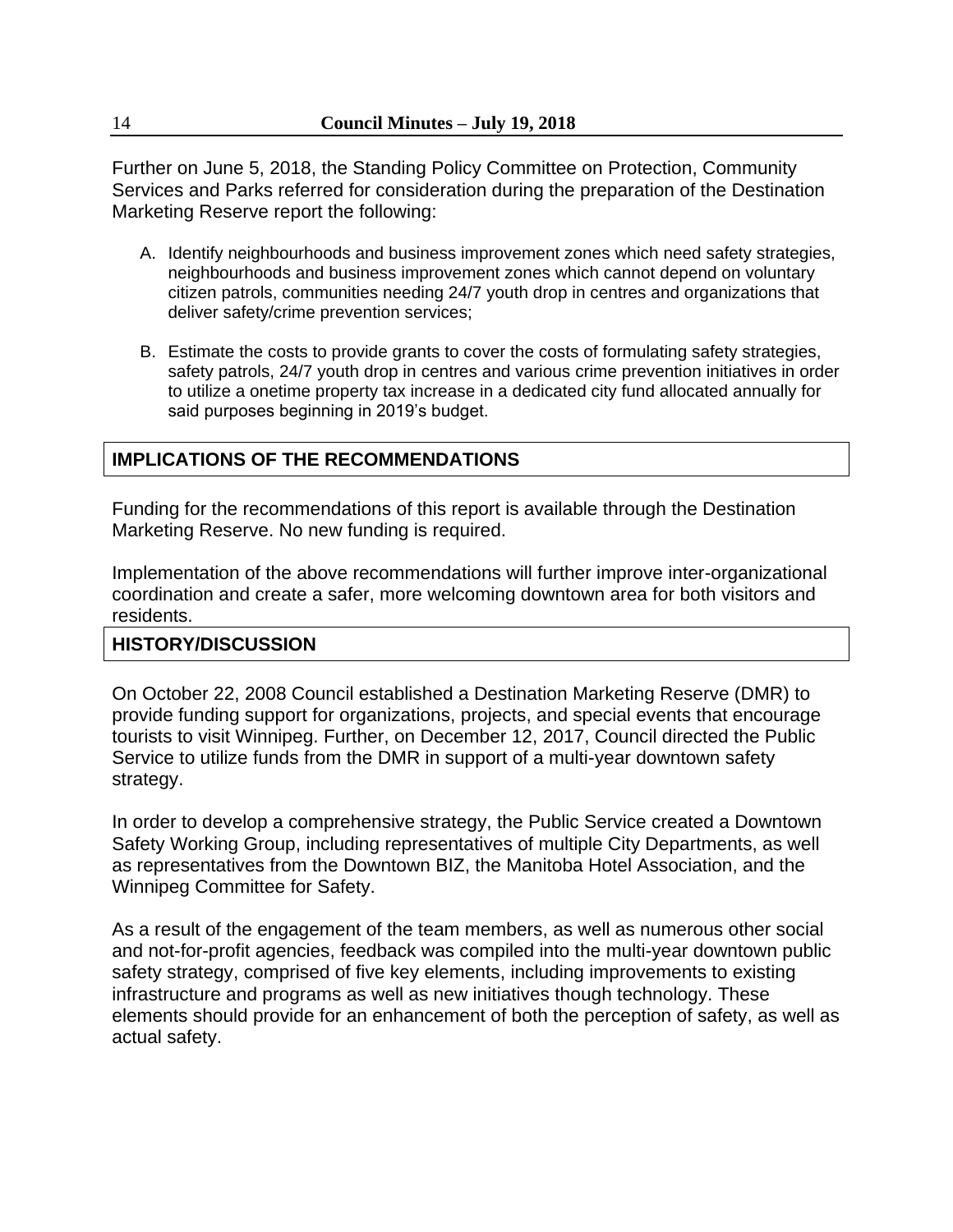This report represents an initial phase with recommendations from the Public Service toward a multi-year strategy. The work of the Downtown Safety Working Group will continue, with additional reports to follow as the strategy moves into its further phases.

In addition, in May 2018 the Downtown Biz was host to a Downtown Safety Summit where safety for all those who work, live, shop, learn and play in our downtown was a shared vision by a number of stakeholders. The initiatives suggested in this report support many of the recommendations derived from that Summit and is included as Appendix A.

# **I. Lighting Initiative**

Through the City's Zoning and Urban Design Review processes, the City strives to achieve active uses at grade that contribute to informal surveillance and therefore, enhanced safety. In conjunction with the Winnipeg Police Service (WPS), these review processes can combine to ensure that all new development has a Crime Prevention Through Environmental Design (CPTED) analysis.

Where the state of *existing* sites undermines safety (or the perception of safety), the City enforces the Neighbourhood Liveability By-law in a variety of ways (to prevent and deter graffiti, trash build-up, broken fences, unmaintained buildings, etc.) and the Vacant and Derelict Buildings By-law. Ensuring that enforcement is sufficiently resourced can help mitigate these pervasive issues.

It is also recognized that adequate and well-designed lighting can have a profound impact on both the perception of safety, as well as actual enhanced safety.

This recommendation seeks to leverage work that has already been undertaken previously by CentreVenture. The intent of previous façade enhancement programs was to support a more vibrant, attractive and safe pedestrian environment, help preserve the heritage assets in the area, while at the same time helping leverage future investment to the area. Under previous programs, 23 downtown properties received grants towards façade improvements that included lighting, signage, windows, cladding and/or heritage restoration between 2014 and 2017, with the following examples included below: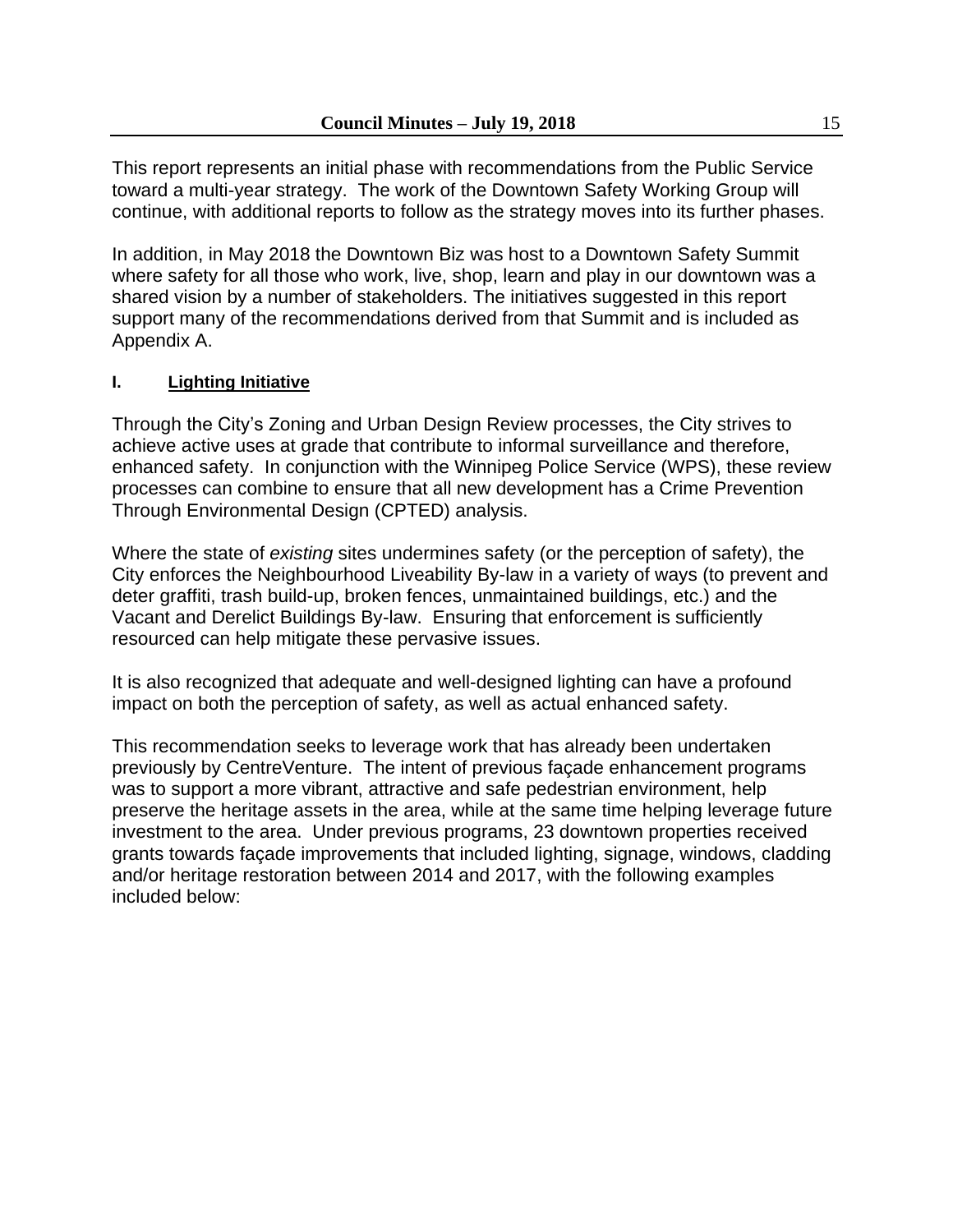

*Two buildings enhanced with lighting through the façade enhancement program*



*Signage and lighting enhancements through the façade enhancement program*

In consideration of the previous lighting programs and our safety objectives, a Building Exterior Lighting Grant Program is being recommended herein that provides funds in the form of matching grants.

#### Intent

The intent of the Program would be to support the integration of architectural lighting that creates a more inviting and safe pedestrian environment downtown. This would build upon the work already carried out in producing the *Portage Avenue Lighting Master Plan,* which includes basic design principles for reference that can be applied anywhere in the downtown. The Program would be administered through the Planning, Property and Development Department.

#### Grant Allocation

The Program would provide approved applicants up to \$5,000 to cover professional design consulting fees, and would also match up to \$10,000 in hard costs per exterior side of the building for eligible improvements. Grants would not exceed 50% of the cost of the eligible works. The number of projects eligible to receive grants would be limited by the total funds available under the Program, recommended to be up to \$300,000 for a two-year period on a first-come-first-serve basis.

#### **Eligibility**

Applicants would be required to either be the owner, or able to demonstrate authorization from the owner to complete the proposed work. All proposed work would need to fulfill the objectives of the grant program and be deemed suitable under the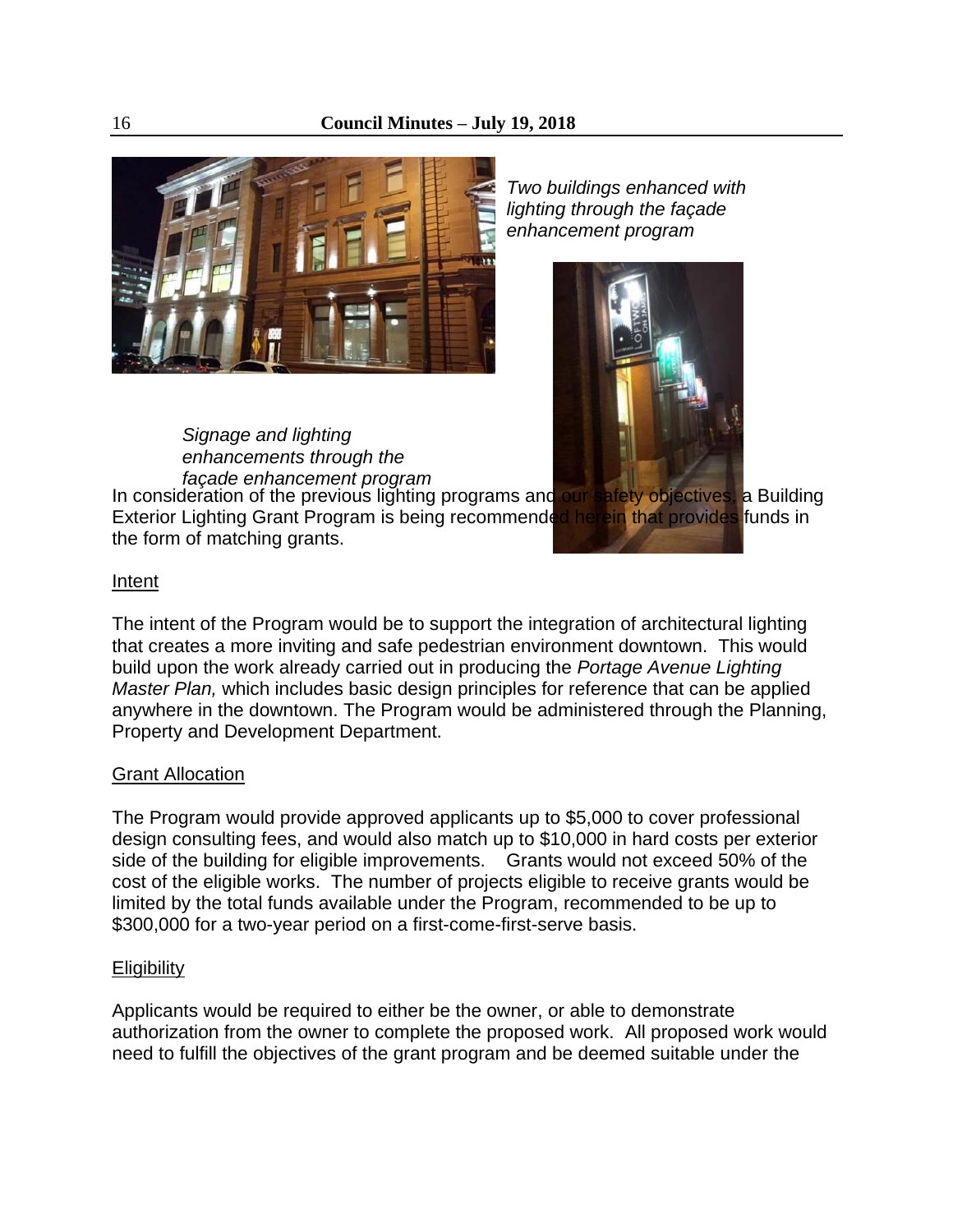City's existing Urban Design Review, and Heritage Review, if applicable. Maintenance and repair of existing lighting/signage would not be eligible.

# **II. Community Safety Centre of Responsibility**

The Public Service would like to explore the creation of a municipally-administered Community Safety Centre of Responsibility (COR) to further the development of healthy and safe neighbourhoods in Winnipeg. This permanently-resourced administrative structure would be tasked with identifying and promoting best practices in local, community-based 'crime prevention through social development' (CPSD), offering strategic program development and evaluation supports, and by acting as a forum for stakeholder collaboration. The benefits of the COR concept have been publicly and nationally reported on for several years, and touted for their massive social return on investment. The COR concept has existed in many large Canadian cities for more than 10 years in some cases (e.g. Calgary, Edmonton, Surrey, Waterloo, Halifax, Thunder Bay, Toronto, Ottawa, Montreal), and is a key resource used to address early stage crime prevention, leaving Winnipeg as one of a few major population centres yet to adopt this community safety and wellbeing model.

Currently, Winnipeg does not possess a city-wide CPSD network or a municipallyadministered body dedicated to this issue. The City of Winnipeg is directly involved in community safety and crime prevention in a variety of ways including through OurWinnipeg, the Winnipeg Police Service, the Community Services Department, the Winnipeg Fire Paramedic Service, the Winnipeg Committee for Safety, the UN Safe Cities Committee, the Safety Alliance, the Downtown Committee for Safety, representation on several community-level and inter-governmental crime prevention forums for collaboration and networks, and through direct distribution of various onetime grants to community groups delivering community safety/crime prevention-focused programming. There is no centralized, city-wide administration of these various activities, alliances, and cooperating efforts.

To support the initial steps towards the creation of a COR in Winnipeg, the Public Service is recommending allocation of up to \$150,000 to hire a consultant to begin work on the following:

- 1. Assess the current state of CPSD programs and services that are being offered by the City as well as by community stakeholders;
- 2. Identify neighbourhoods and Business Improvement Zones which require safety strategies and which cannot depend on voluntary citizen patrols;
- 3. Lead an engagement process with community stakeholders to identify best practices in stakeholder collaboration, program evaluation and program support resourcing;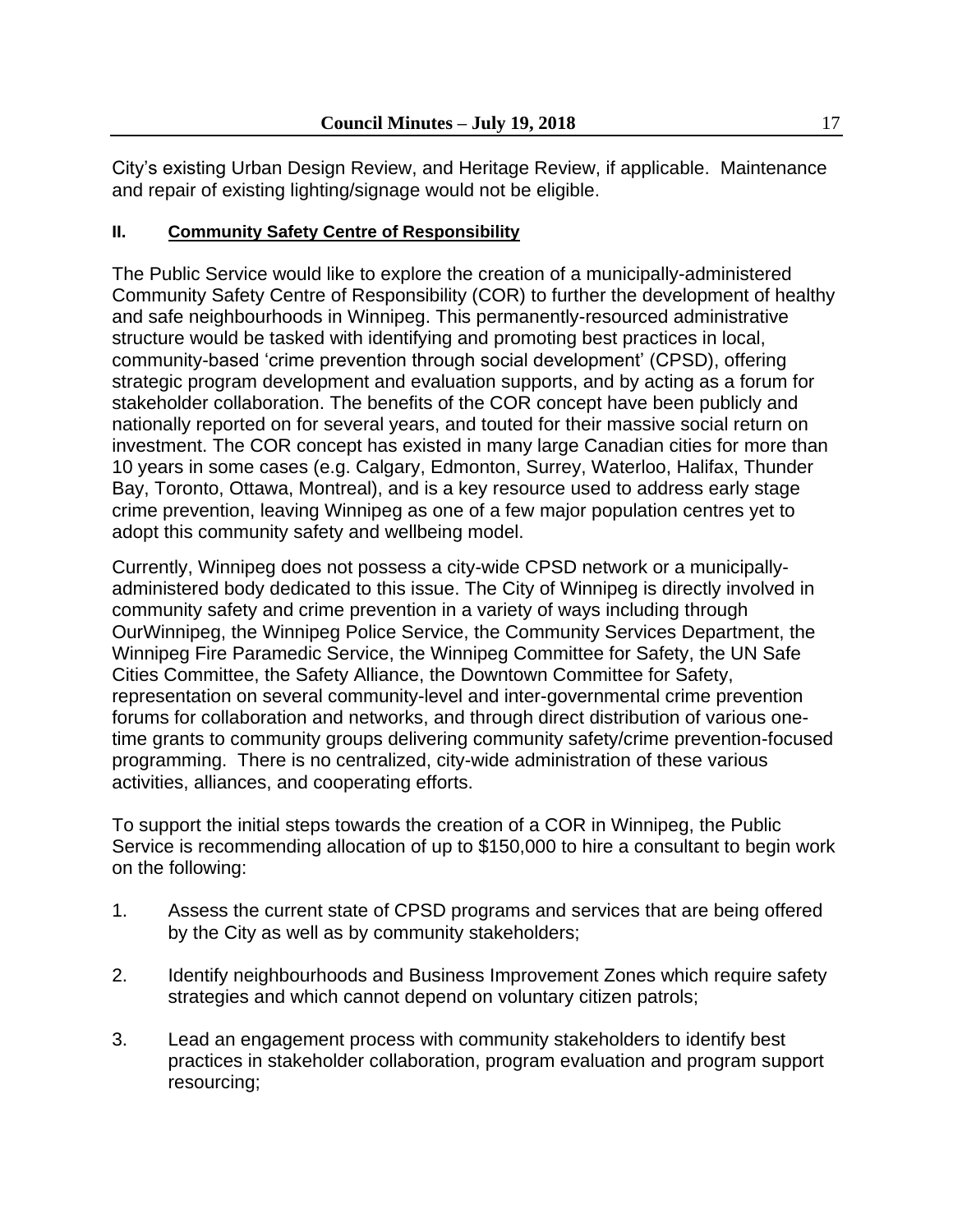- 4. Assess the current state of City grant funding with the goal of:
	- Reviewing and determining methods by which a crime prevention through social development grant administration process could be more effectively managed to support CPSD programs and services with measurable outcomes;
	- Propose options on how to fund the annual operations of a COR and increase/improve grant funding.
- 5. Develop an action plan that outlines:
	- How a COR would operate to the benefit of future CPSD program and service collaborative efforts in Winnipeg;
	- How the City may benefit from re-shaping the many existing safety committees to create one Committee/COR;
	- How the City may benefit from a review and possible consolidation of existing Safety Committees and Advisory Boards as a Board of the proposed COR;
- 6. Provide a Report to the appropriate Committee of Council with recommendations on a proposed governance, operation, and an implementation framework relative to a Centre of Responsibility tailor-made for Winnipeg and a process for funding crime prevention initiatives.

This is an ambitious plan that will require significant work on the part of the consultant. The funding available will likely be sufficient to complete some, though potentially not all, of the above goals.

# **III. Closed Circuit Television (CCTV) Upgrade**

In 2008, the WPS implemented a CCTV program. This included the installation of 9 public facing CCTV cameras strategically located in high crime areas, primarily in the downtown. The program over the last ten years has been maintained but never upgraded. The WPS has undertaken a review of all aspects of this system which included consultation with community partners who are extremely supportive of an expanded CCTV presence in the downtown.

Concurrently, the WPS maintains a close relationship with the Downtown BIZ and its Downtown Security Network (DSN). Within the DSN, businesses in the downtown willingly share information about their CCTV systems and the WPS maintains an interactive map for investigators to engage these businesses when necessary.

The City of Winnipeg Traffic Management Centre has also installed CCTV cameras for traffic management purposes throughout the city using similar technology that the WPS would recommend as part of its system upgrade - demonstrating the technology is mature.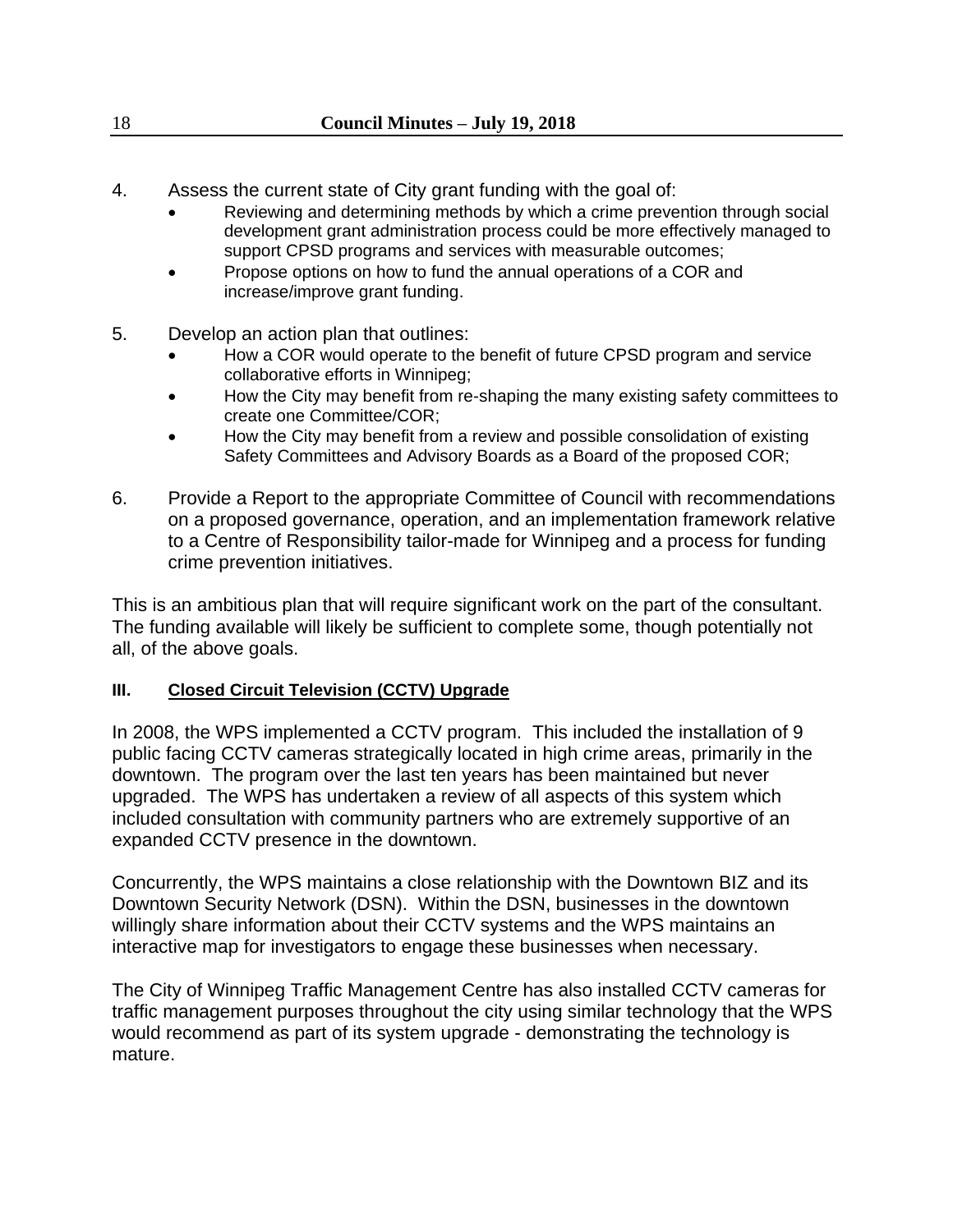The WPS is requesting \$150,000.00 in order to implement a CCTV system modernization and expansion. As a Pilot Project, the WPS would include the opportunity to connect to existing City and or private systems where appropriate and lawful.

# **IV. Technology to Enhance Downtown Safety**

Currently, there are multiple security resources working in the downtown area. However, each of these entities work independent of one another with little situational awareness of each other's actions and patrol locations. The WPS is examining a technology solution to better coordinate and enhance communication between security and outreach workers throughout the downtown. This is a proactive approach which would harmonize efforts with partner agencies aimed to reduce crime and disorder in downtown Winnipeg.

Under this recommendation, the WPS would initiate a Pilot Project using technology capable of coordinating efforts by creating security tours to strategically deploy resources, monitor downtown safety in real time, analyze patrol locations and times spent at hotspots, which in turn will allow for reports on performance as a data driven approach for future deployments.

During the pilot phase, Business Improvement Zone (BIZ) Ambassadors and True North Sports and Entertainment (TNSE) have both indicated a willingness to partner and participate with the WPS. This Pilot Project would require the acquisition of Smartphones loaded with the appropriate technology.

This initiative is integral to the application of a collective impact framework to support collaborative partnerships with partner agencies for a safe downtown.

One such application already in use by multiple security providers in the city, including the downtown, is called TrackTik. The costs associated with this platform are relatively small as it is customizable to the end users' needs. The service is currently available at a cost of \$55.00 per month per Smartphone device, with the associated software costs being roughly equal to this on a monthly basis. Therefore, the projected costs are approximately \$110/month per Smartphone. This company uses a "pay per month" service which can be discontinued should the results not prove useful. Under this recommendation, the Public Service is requesting funds for software to support this initiative. Operationally, members of the Downtown Foot patrol would carry these devices for a one year Pilot Project, with support for up to 25 devices, at a cost of \$23,760.

The WPS would be willing to be the administrator for the BIZ Ambassadors and, should the City wish, to fund the Pilot Project for one organization. During the pilot project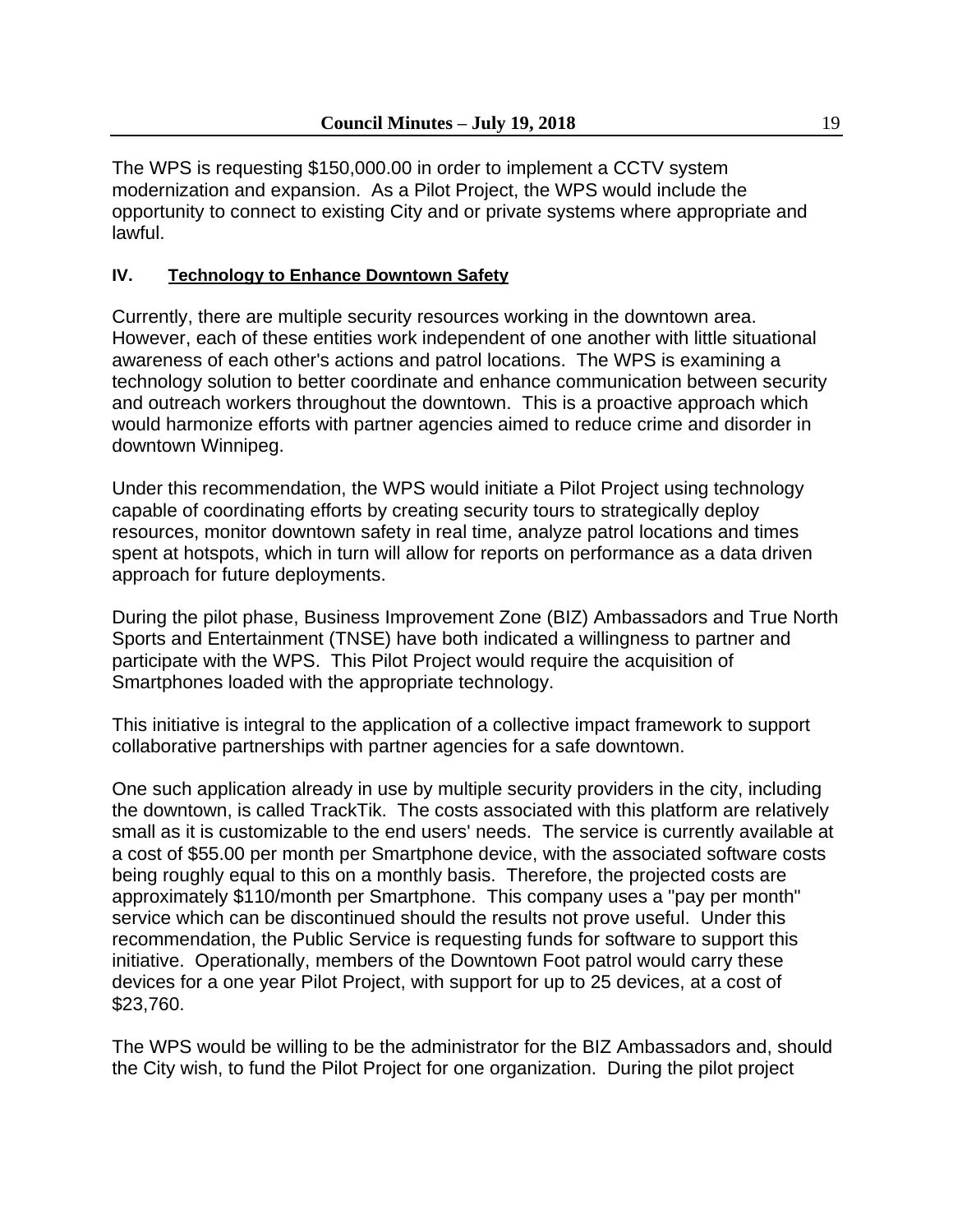phase, the Winnipeg Public Service will be reviewing the program to see if it is possible to create a similar type system in-house that would have a one-time set up fee with no monthly or yearly subscriptions. This may allow for other organizations to communicate on a common platform and participate in creating a safer city with no cost associated.

Section B4.1 (g) of the Materials Management Policy allows for a single source negotiation and award of contract where the supply is for testing or trial use.

# **V. Expanded Foot Patrol, Including SafeWalk Services**

Both the Downtown BIZ and Exchange District BIZ help to create a safe, positive atmosphere downtown through programs like the Downtown Watch and the SafeWalk initiatives.

Easily recognized in their highly visible red and black uniforms (Downtown), and blue and black uniforms (Exchange) uniforms, Downtown Watch ambassadors have been walking the streets seven days a week, year round, during daytime and evening since 1995. This goodwill team patrols downtown, offering directions, tourist info, first aid (CPR-certified), and assistance wherever needed. They also participate in community events and act as additional "eyes and ears" for the community and emergency services.

# SafeWalk Program

Downtown Watch Ambassadors and the Exchange District Patrols provide SafeWalks adding extra reassurance for downtown workers, students, visitors and residents. When working late or leaving an event in the dark, some find it intimidating to walk to their car or bus stop alone. The patrols are out on downtown streets to assist everyone, and welcome any calls for SafeWalks. For a SafeWalk, anyone can call the Downtown Watch at 958-SAFE (7233).

# Proven Results

According to the Downtown BIZ, 92% of downtown businesses indicated that the Watch program is effective, with 77% of downtown businesses indicating that the Watch increases the public sense of safety.

While Ambassadors and Patrols do not make arrests or carry weapons, they have been trained in non-confrontational mediation techniques. Equipped with two-way radios, the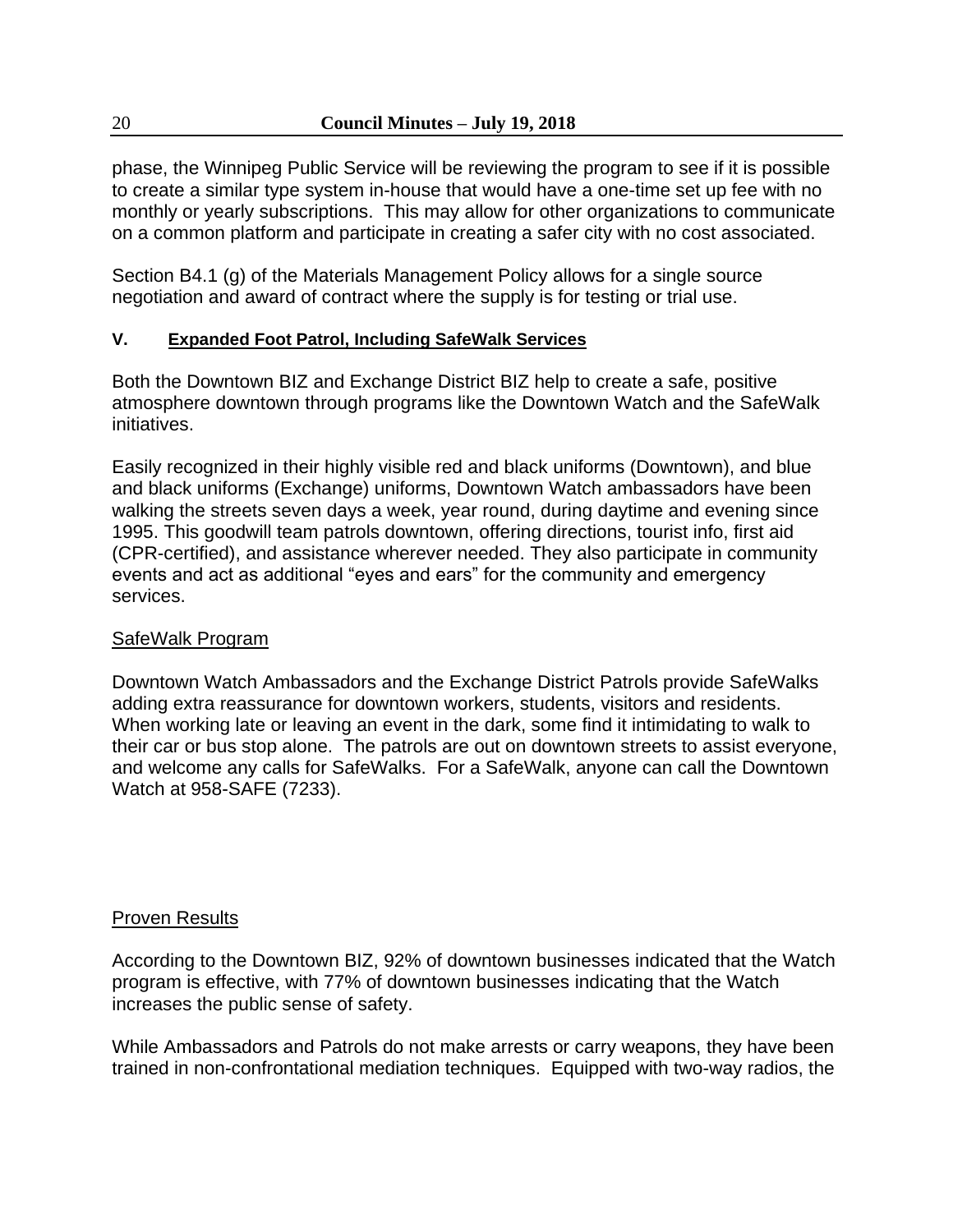Ambassadors and Patrols quickly report any suspected or observed criminal activity to the WPS, and also report any suspected medical emergencies to 911.

Currently, there are 26 Downtown Watch Ambassadors, 2 Exchange BIZ Patrols, and over 290 volunteers making a difference in downtown Winnipeg. In the summer, Ambassadors patrol the neighbourhood on bicycles, responding to calls with increased speed. Watch Ambassadors and Exchange Patrols work closely with each other, and with downtown residents and businesses, and also offer safety presentations.

The objective of this Recommendation is to enhance downtown safety by increasing the number of Ambassadors and Patrols available for the evening SafeWalk Program.

This Recommendation includes:

- 1. The addition of at least four (4) highly visible Watch Ambassadors to provide increased availability for SafeWalks in the evening (4 pm – 11:30 pm), seven days a week, in the Downtown BIZ Boundary area;
- 2. The addition of at least two (2) highly visible Exchange BIZ Patrols to provide increased availability for SafeWalks in the evening (4 pm – 11:30 pm), seven days a week, in the Exchange District Boundary area;
- 3. Increase marketing and communications to promote the SafeWalk initiative and encourage the utilization of the program;
- 4. Improve public confidence in the downtown (especially in the evening) and support the goals of the UN Safe Cities Initiatives, which have been adopted by the City of Winnipeg.

# Cost

A detailed costing of Watch Ambassadors and Exchange Patrols is attached as Appendix B. The cost of each new member for either program is approximately \$28,500 (including administration costs of 7%). Increased marketing and communications is budgeted at \$50,000. Based on the availability of funds, the SafeWalk program could be expanded by as many as 10 additional members at the annual expense of \$340,000. The recommended allocation of \$375,000 could allow for an even further expansion of the program.

# **Conclusion**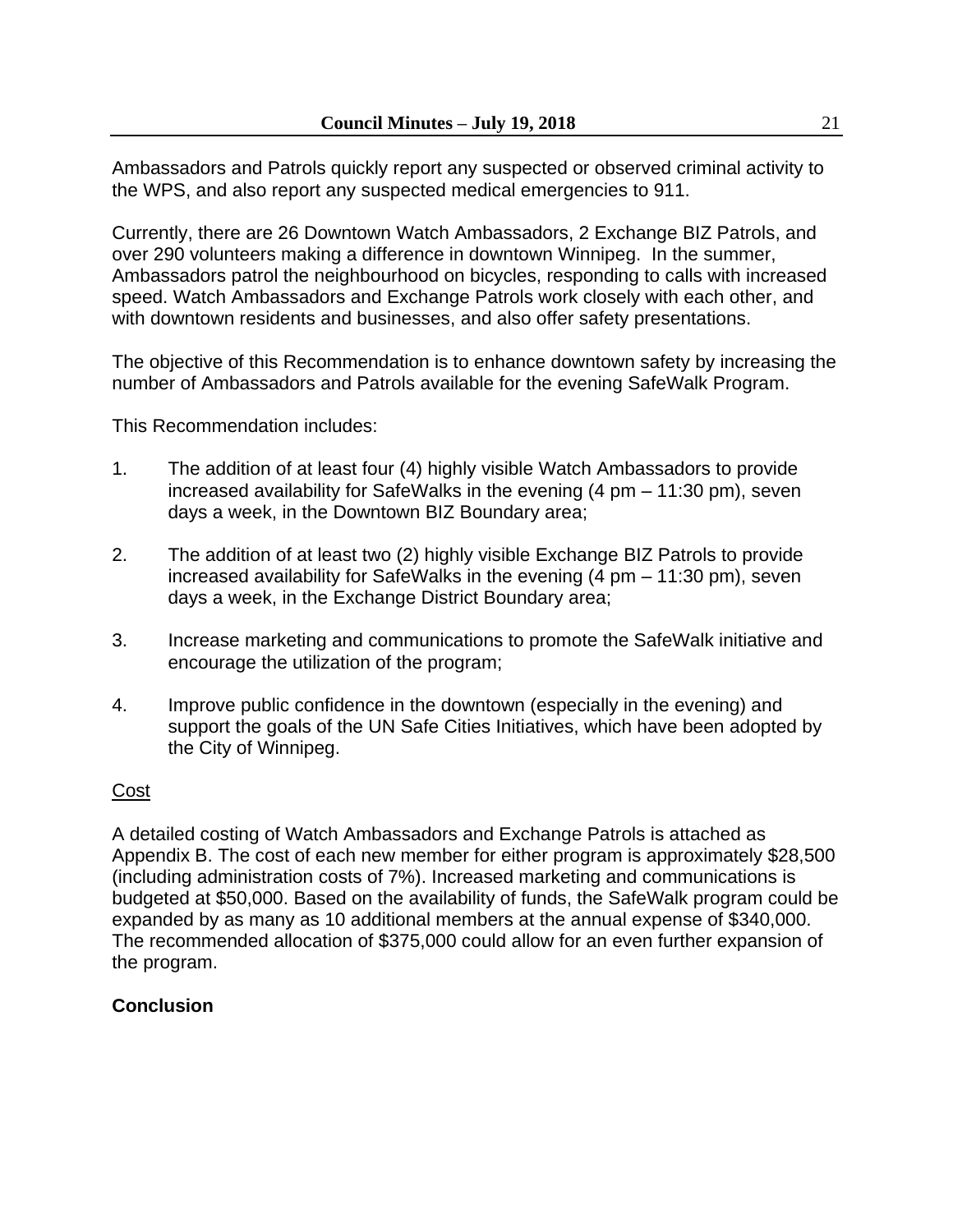Enhancing downtown safety, and promoting the perception of safety amongst the public, is a complex issue which the strategy outlined in this report aims to address through several initiatives.

If the Recommendations of this report are approved, designated funding from the DMR will be provided for the following:

- Up to \$300,000, over a 2 year period, for the creation of a Building Exterior Lighting Program.
- Up to \$150,000 for consultant services to establish recommendations for the creation of a Community Safety Centre of Responsibility to promote the development of healthy, crime-free neighbourhoods in Winnipeg.
- \$150,000 for the modernization and expansion of the Winnipeg Police Service Closed-Circuit Television program.
- \$24,000 for a one-year pilot project for the purchase of mobile software that will enhance communication and coordination between the WPS, security and outreach workers throughout the downtown.
- \$375,000 for the expansion of the SafeWalk Program for additional staff through the Watch Ambassador and Exchange Patrol programs.

As a part of the multi-year downtown public safety strategy, an update report will be provided to Council by the fall of 2019 reviewing the effectiveness of this first phase as well as recommendations for new, or continuing, initiatives as part of the strategy's next phase.

# **Next phase**

The recommendations contained within this Report only represent the first phase of the overall strategy. As aforementioned, this Report will be followed by others which will contain additional recommendations for complementary initiatives, all designed toward the objective of enhanced public safety.

One such initiative the Public Service intends to include in greater detail in the next Report relates to the transit shelter along Portage Avenue at Portage Place.

This particular location has been identified by the WPS for quite some time as being a location where a disproportionate number of incidents of criminal activity are occurring. At the recent Downtown Safety Summit, numerous other stakeholders also identified this location as being particularly troublesome. So while the overall strategy will focus on broader initiatives, this specific location warrants individual attention.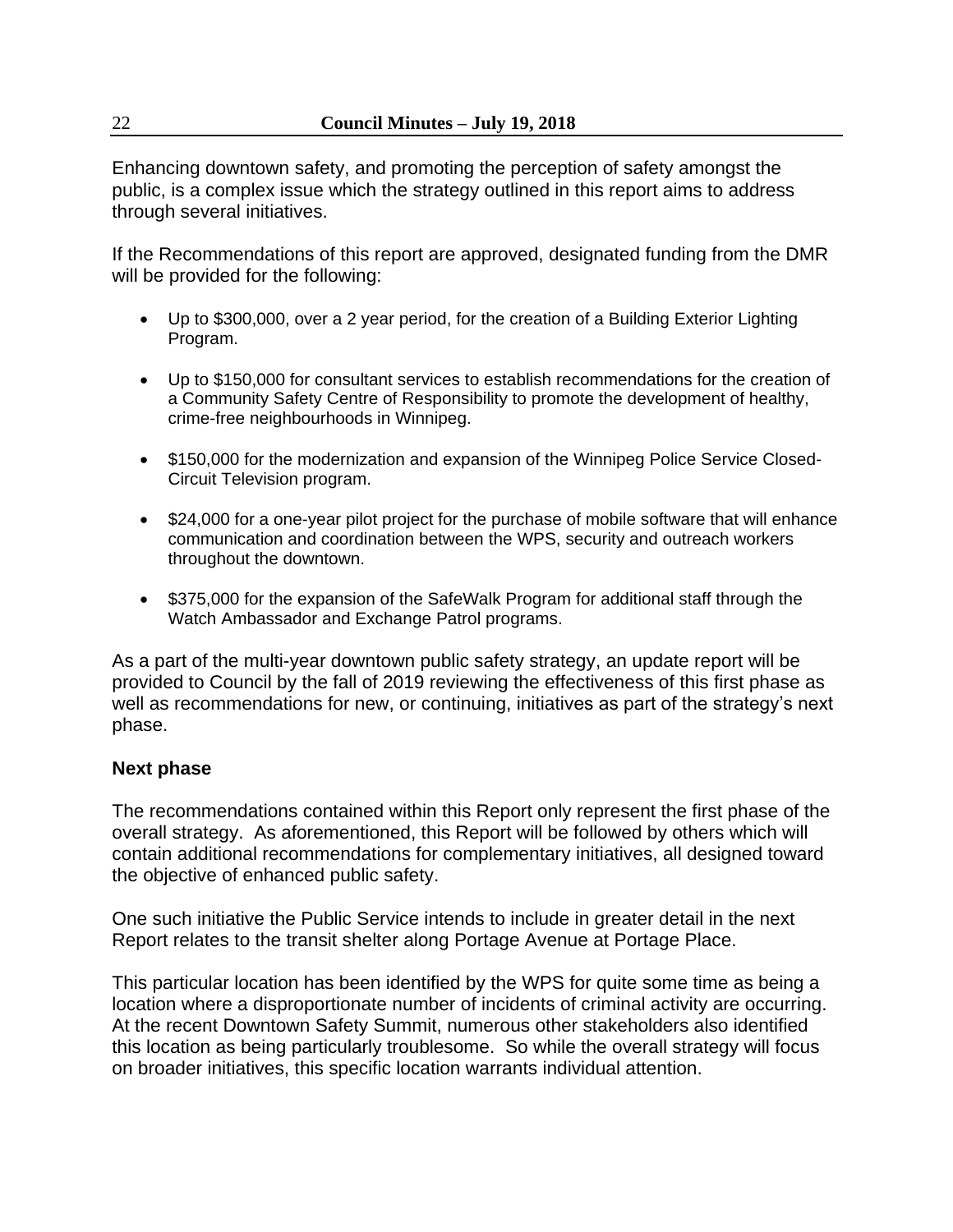To that end, the Public Service is working with those directly connected to the space, including the ownership of Portage Place and Winnipeg Transit, to imagine and design alternatives to the current state with the objective of reducing or eliminating the prevalence of criminal activity at and near that location, while simultaneously continuing to provide the needed access for users of the Transit system.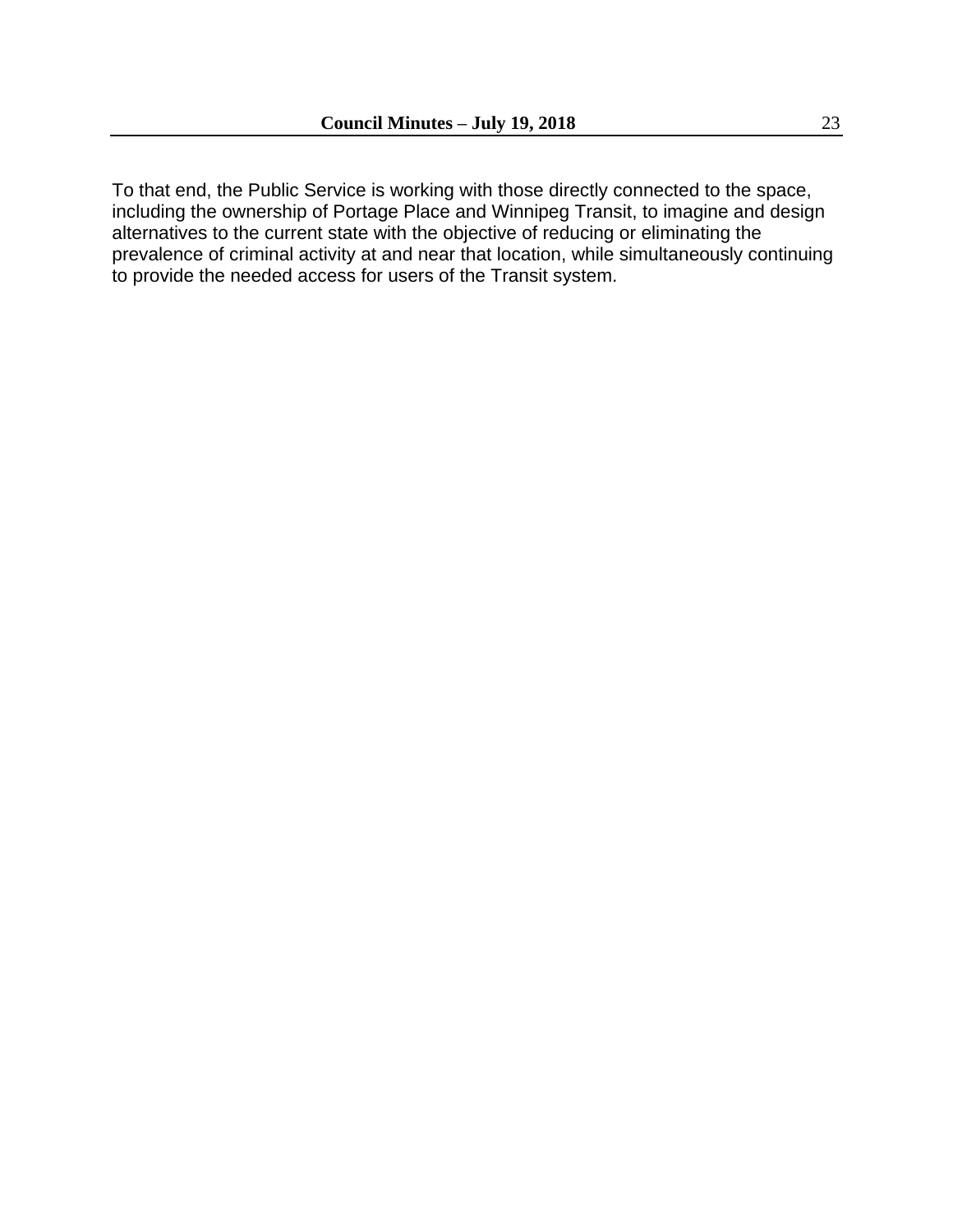# **FINANCIAL IMPACT**

| <b>Financial Impact Statement</b> | <b>Date:</b> | June 28, 2018 |
|-----------------------------------|--------------|---------------|
|                                   |              |               |

#### **Project Name: First Year of Program 2018**

Destination Marketing Reserve

|                                           |              | 2018    |              | 2019     |              | 2020 | 2021 |                         | 2022 |
|-------------------------------------------|--------------|---------|--------------|----------|--------------|------|------|-------------------------|------|
| Capital                                   |              |         |              |          |              |      |      |                         |      |
| Capital Expenditures Required             | $\mathbf{s}$ |         |              |          | \$           |      |      | \$                      |      |
| Less: Existing Budgeted Costs             |              |         |              |          |              |      |      |                         |      |
| <b>Additional Capital Budget Required</b> |              |         | \$           |          | \$           |      | \$   | \$                      |      |
| <b>Funding Sources:</b>                   |              |         |              |          |              |      |      |                         |      |
| Debt - Internal                           | $\mathbf S$  |         | \$           |          | \$           |      |      | \$                      |      |
| Debt - External                           |              |         |              |          |              |      |      |                         |      |
| <b>Grants (Enter Description Here)</b>    |              |         |              |          |              |      |      |                         |      |
| Reserves, Equity, Surplus                 |              |         |              |          |              |      |      |                         |      |
| <b>Other - Enter Description Here</b>     |              |         |              |          |              |      |      |                         |      |
| <b>Total Funding</b>                      |              |         | \$           |          | <b>S</b>     |      | \$   | \$                      |      |
| <b>Total Additional Capital Budget</b>    |              |         |              |          |              |      |      |                         |      |
| Required                                  |              |         |              |          |              |      |      |                         |      |
| <b>Total Additional Debt Required</b>     |              |         |              |          |              |      |      |                         |      |
|                                           |              |         |              |          |              |      |      |                         |      |
| <b>Current Expenditures/Revenues</b>      |              |         |              |          |              |      |      |                         |      |
| <b>Direct Costs</b>                       | $\mathbf S$  | 641,000 | $\mathbf{s}$ | 358,000  | $\mathbf{s}$ |      |      |                         |      |
| Less: Destination Marketing Reserve Fund  |              | 641,000 |              | 358,000  |              |      |      |                         |      |
| Net Cost/(Benefit)                        | \$.          |         | $\mathbf{s}$ |          | \$           |      | \$   | $\overline{\mathbf{s}}$ |      |
| Less: Existing Budget Amounts             |              |         |              |          |              |      |      |                         |      |
| Net Budget Adjustment Required            |              |         | \$           | $\equiv$ | $\mathbf{s}$ |      | \$   | \$                      |      |

#### **Additional Comments:**

1. The above represents costs of the recommendations over a 2-year period (2018 to 2019) and includes: \$150,000 per year for the creation of a Building Lighting Program; \$150,000 for consultants in the creation of a Community Safety Centre of Responsibility (2018) ; \$150,000 for expansion of the Winnipeg Police Service Closed-Circuit Television program (2018) ; \$24,000 for the pilot project of mobile software (2018) ; and \$375,000 for the expansion of the SafeWalk Program (\$167,000 in 2018; \$208,000 in 2019).

2. Funding is available for the proposed projects from the Destination Marketing Reserve, currently holding a balance of \$3.8 Million.

#### original signed by G. Resnik for/ Tanis Yanchishyn Manager of Finance (Campus) Corporate Finance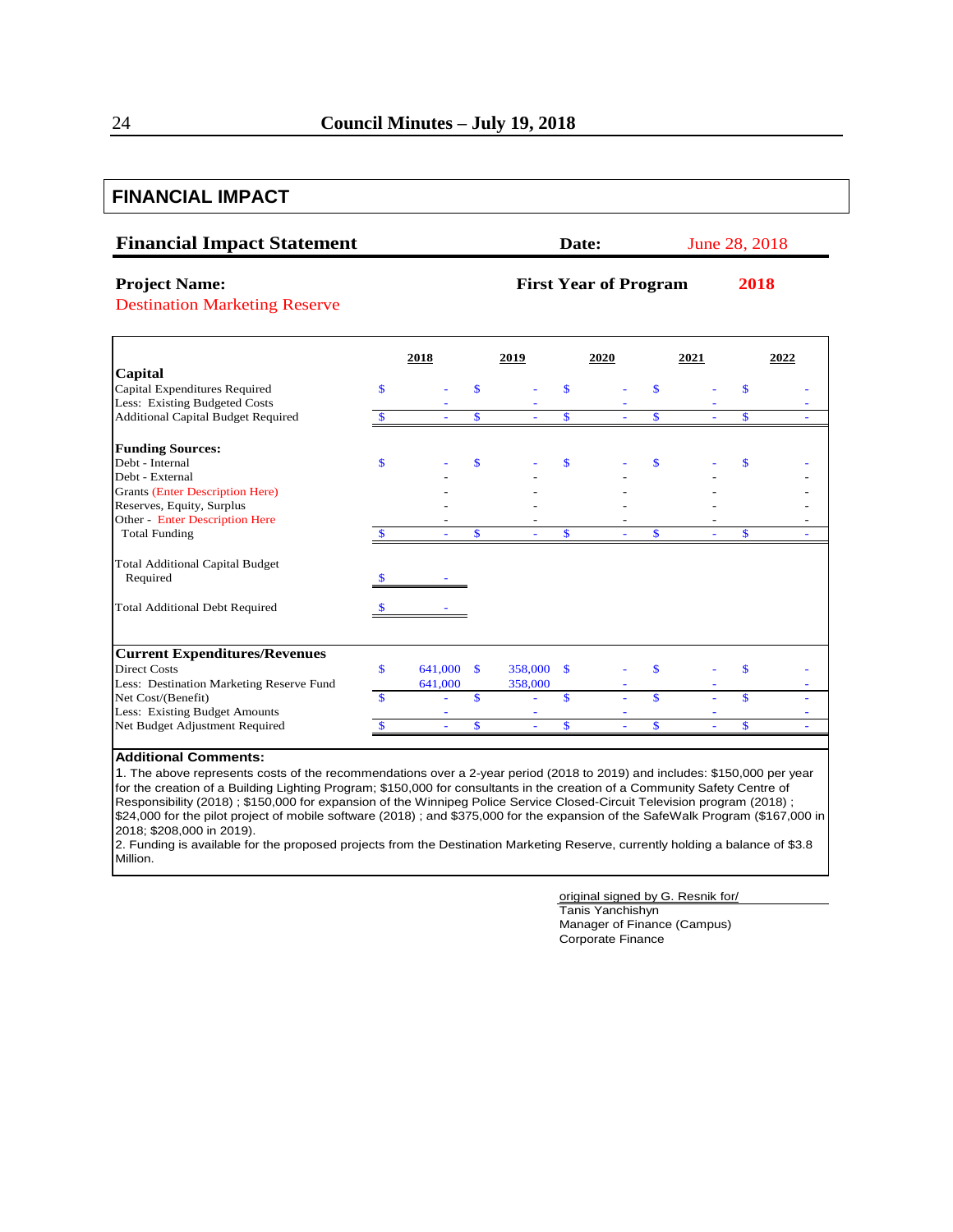# **CONSULTATION**

This Report has been prepared in consultation with:

Winnipeg Police Service Corporate Finance Community Services Legal Services Materials Management Planning, Property & Development Winnipeg Committee for Safety Downtown BIZ Exchange BIZ Manitoba Hotel Association True North Sports & Entertainment

# **OURWINNIPEG POLICY ALIGNMENT**

#### 01-2 Safety and Security

|                                                           | Direction 1: Provide a visible and effective        |
|-----------------------------------------------------------|-----------------------------------------------------|
| community police presence                                 |                                                     |
|                                                           | Direction 3: Promote safety in buildings            |
|                                                           | Direction 4: Promote safety on streets and          |
| sidewalks                                                 |                                                     |
|                                                           | Direction 5: Plan for crime prevention in the built |
| and natural environments                                  |                                                     |
|                                                           | Direction 6: Take a broad-scaled, complete and      |
| collaborative approach to crime prevention                |                                                     |
|                                                           | Direction 7: Implement an approach to safety and    |
| security that is collaborative and involves the community |                                                     |
|                                                           |                                                     |

#### 03-2 Vitality

- Direction 3: Work in partnership with communities to identify and address neighbourhood issues
- Direction 6: Promote cleanliness and beautification